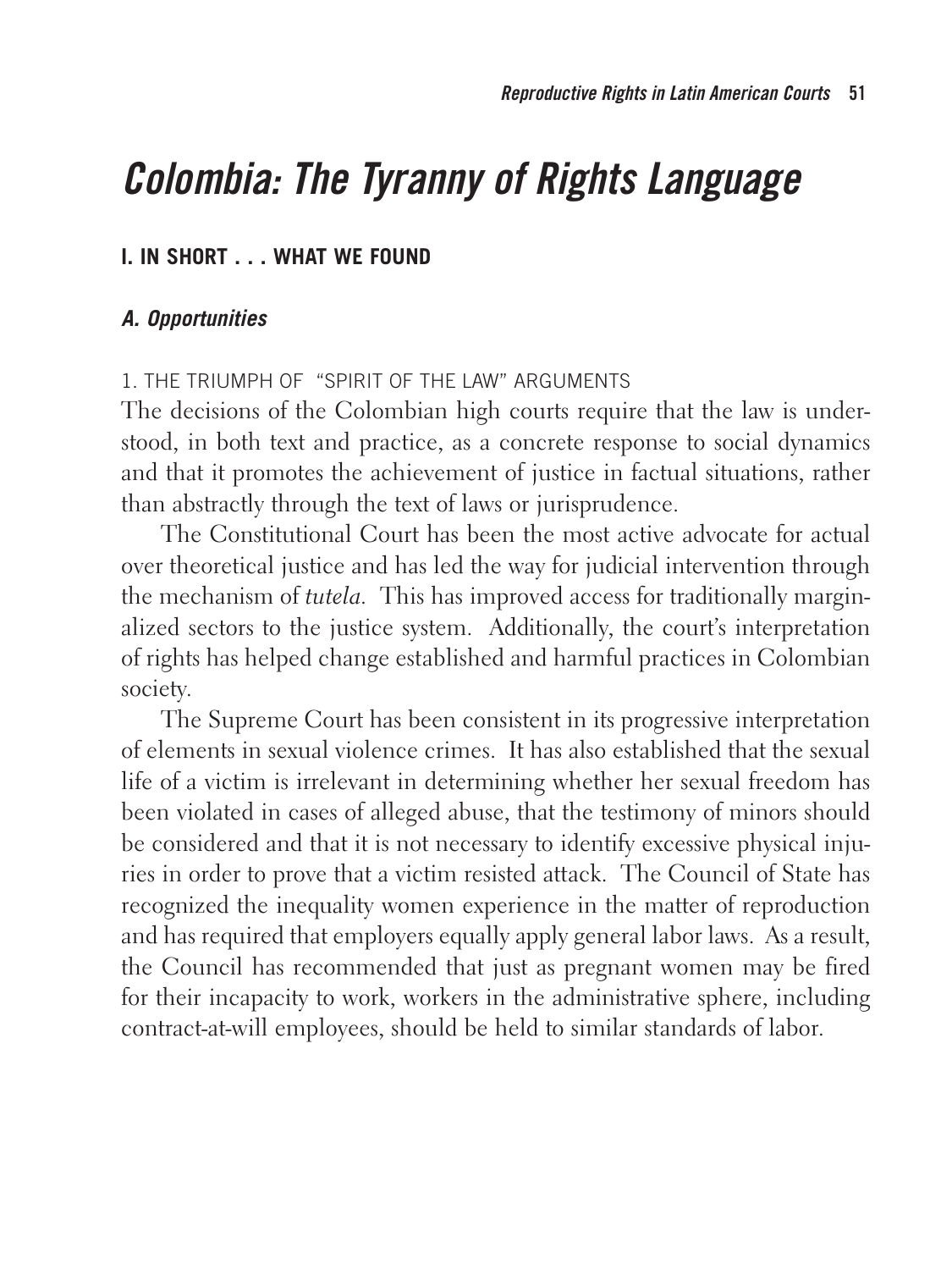## 2. THE BENEFITS OF TUTELA AND THE PUBLIC ACTION FOR UNCONSTITUTIONALITY

*Tutela* and the public action for unconstitutionality have been key tools in the advancement of protections for sexual and reproductive rights. As can be seen in the decisions outlined below, these two mechanisms not only have allowed debate on issues related to health and reproduction, but also have permitted any citizen, and specifically marginalized groups, to utilize the judicial system to advance his or her demands for justice.

*Tutela*, as it was designed and as it has been understood by judges, has had the advantage of offering relatively rapid solutions for situations that do not permit delay. Further, it has led to a constitutional reconceptualization of cases that not only has broadened rights but also has made them more accessible to the majority of the population.

In the case of a pregnant woman who had not received her wages the judges stated:

*Due to the special circumstances (of the plaintiff), and specifically her pregnancy, united with the administration's non-payment of wages, it would not be fair to deny* tutela *for her right to demand opportune payment of her wages, thus remitting her to ordinary judicial or governmental routes, prolonging an irregular situation, while the labor court decides the case, and among other reasons, because during pregnancy and after birth women should enjoy the special protection of the state.*<sup>148</sup>

## 3. VICTORIES

A study of the jurisprudence reveals a clear tendency of the Constitutional Court to **protect reproductive autonomy**, particularly the decision to become a mother, which is often fraught with social stigma and is pursued despite the economic difficulties that maternity regularly implies. An analysis of the jurisprudence also reveals a protection of **sexual autonomy** and the decision not to become a mother, especially when this decision is made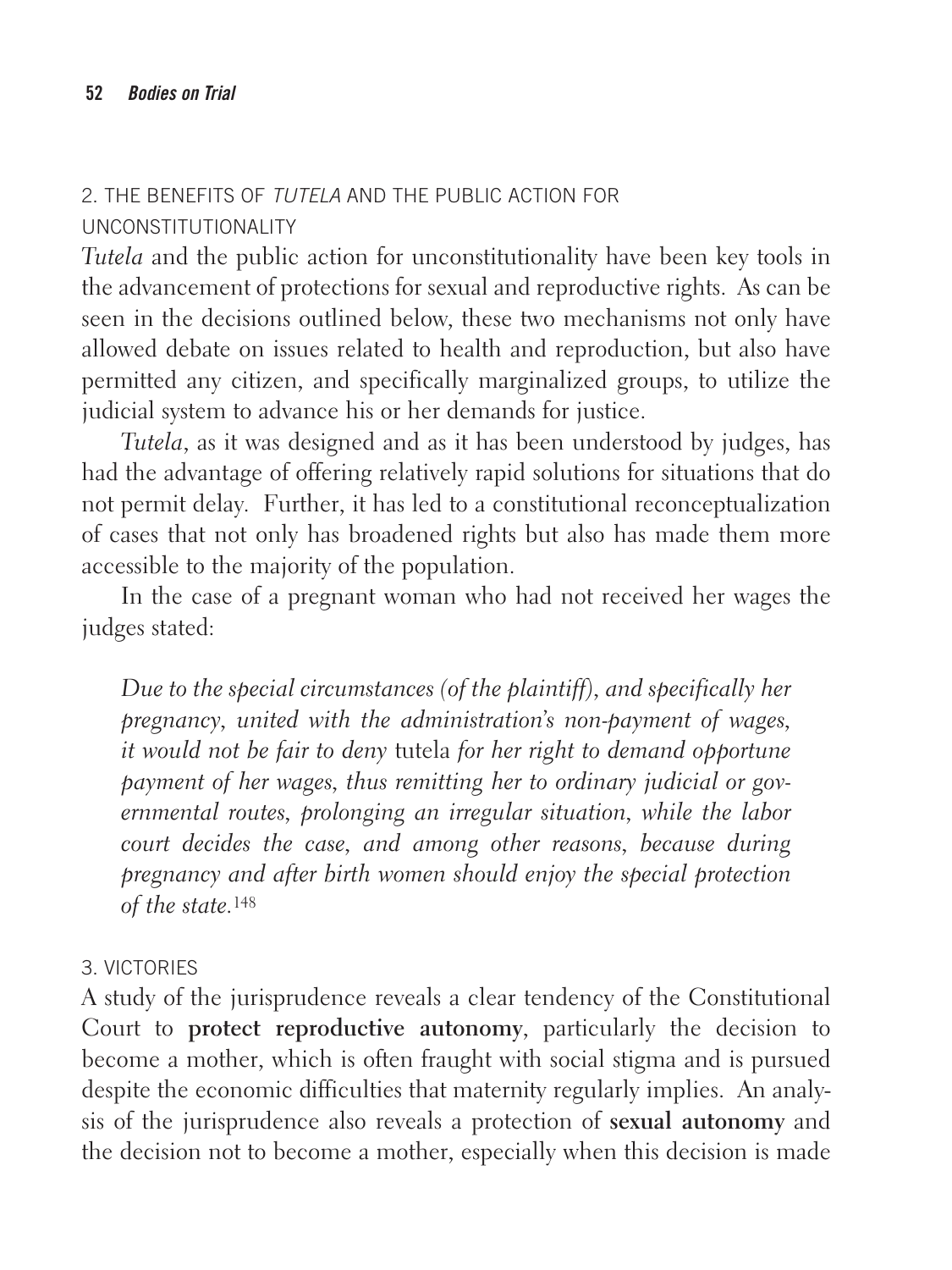in response to sexual violence, and pressures relating to gender identity and sexual orientation.

In the case of minor who was a hermaphrodite, the court decided to suspend the treatment set up by the parents until the minor could choose to which gender she wanted to belong. The court stated:

[...] at the basis of every existence there is a core inaccessible to the *rest, and sex forms a part of this core, or primary quality, or essence. Sex constitutes a permanent element of the identity of a person and only that person, with full understanding and [having been] duly informed, can consent to the readjustment of sex, and even "gender," as the doctors say, because man cannot be the plaything of depersonalized experiments, nor can his identity be disfigured so that the outline which lives within is made to the idea of gender that some doctors determine, with the excuse that it was the "the least wrong choice."*<sup>149</sup>

Equally clear is the decision of the court to **eradicate differences** between women due to **civil status**, to prevent continued gender stereotypes in the **professional and work spheres**, and to **support proactive interventions** that accelerate the processes of social change related to gender.

[...] different treatment is legitimate when it is linked in a significant *manner to obtaining an end of constitutional importance.*<sup>150</sup>

The Supreme Court has **successfully introduced the perspective of women** in its reading of **sexual violence** laws.

Leaving aside the actual reasons for sex work (and it has not been *proven here whether Laura Cristina is or has been a sex worker), the court should respond to such a reproach that it is basic legal understanding that the argued modus vivendi does not affect, by itself, the freedom to decide matters of sexuality. That is to say, that for a sex worker, more than others, said liberty should be respected, under pain of which the state, through its legal system, punishes, irrespective that the state itself, by the conduct of the legislator, has elevated to the*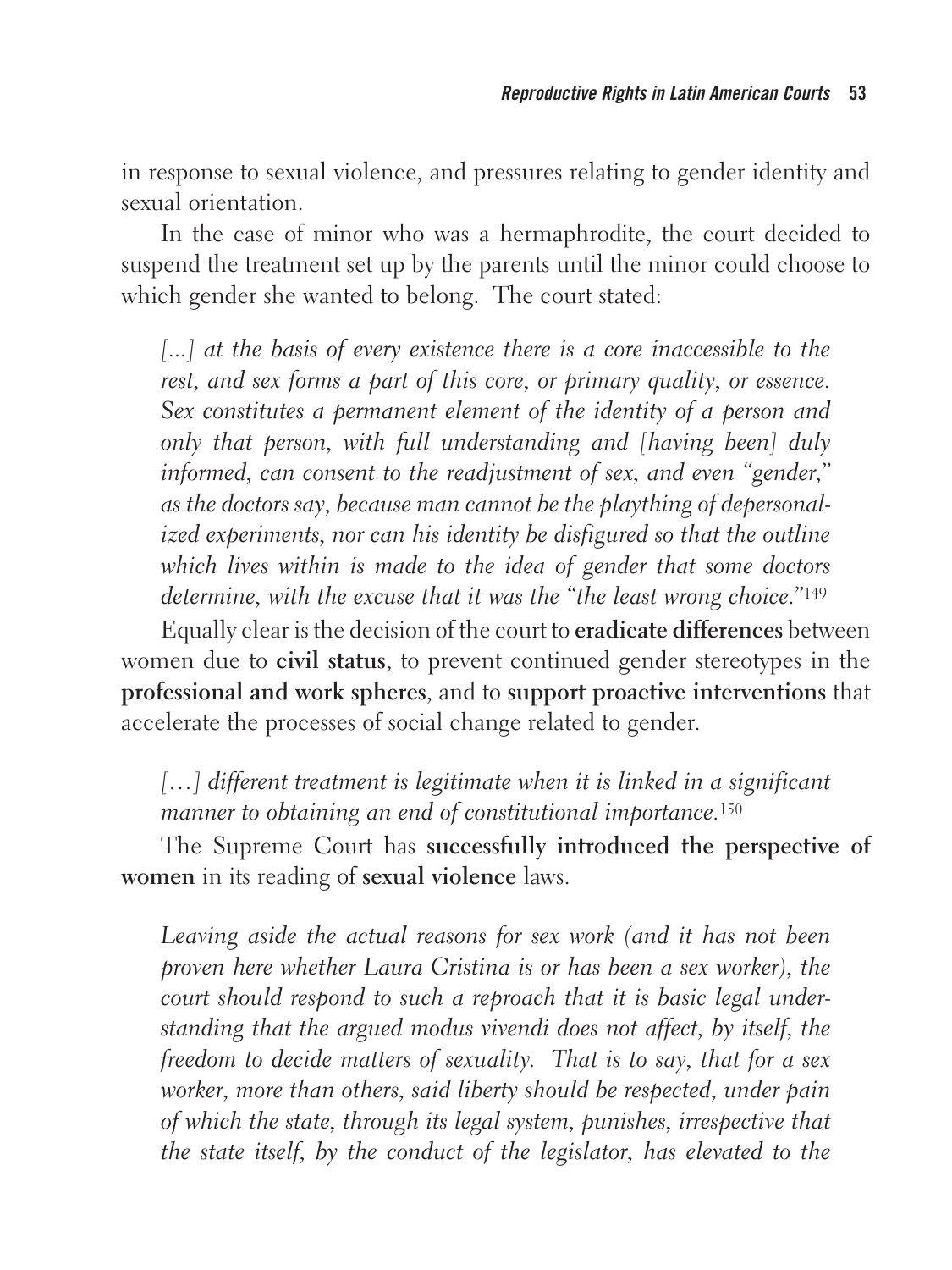*status of a crime.*<sup>151</sup>

**Labor protections** for pregnant women have increased in the Council of State.

## **B. Limitations**

## 1. WHEN THE LETTER IS THE LIMIT

Although the Colombian courts generally tend to support the implementation of justice over a theoretical meditation on justice, they continue to render a strict interpretation of the constitution in cases related to homosexual couples. In such cases they have asserted that the only possible interpretation of the constitution is one that excludes homosexuals from entering into the state of matrimony or domestic partnership. At the same time, the Constitutional Court has omitted the constitution's explicit guarantee of the right to choose the number and spacing of children from its recent rulings on abortion, thereby leaving the right to reproductive autonomy unprotected.

2. WHEN THE SPIRIT OF THE LAW IS THAT OF THE DOMINANT RELIGION Antiformalism, or the broad and flexible interpretation of the law, can be problematic when all of those interpreting the law are not progressive. In the case of the Colombian Constitutional Court, religious arguments have played an important role in limiting the possibilities of obtaining protection for negative reproductive autonomy, reinforcing gender stereotypes that exalt motherhood as the only role that dignifies women regardless of the circumstances under which she becomes pregnant, including rape. In its most important decision on abortion to date, the court based its interpretation of constitutional rights on the Papal Encyclicals "Humane Vitae" and "Evangelium Vitae."152

[...] the transmission of the life of a human being dignifies and *exalts the mother. No one can call a woman wrong who, although*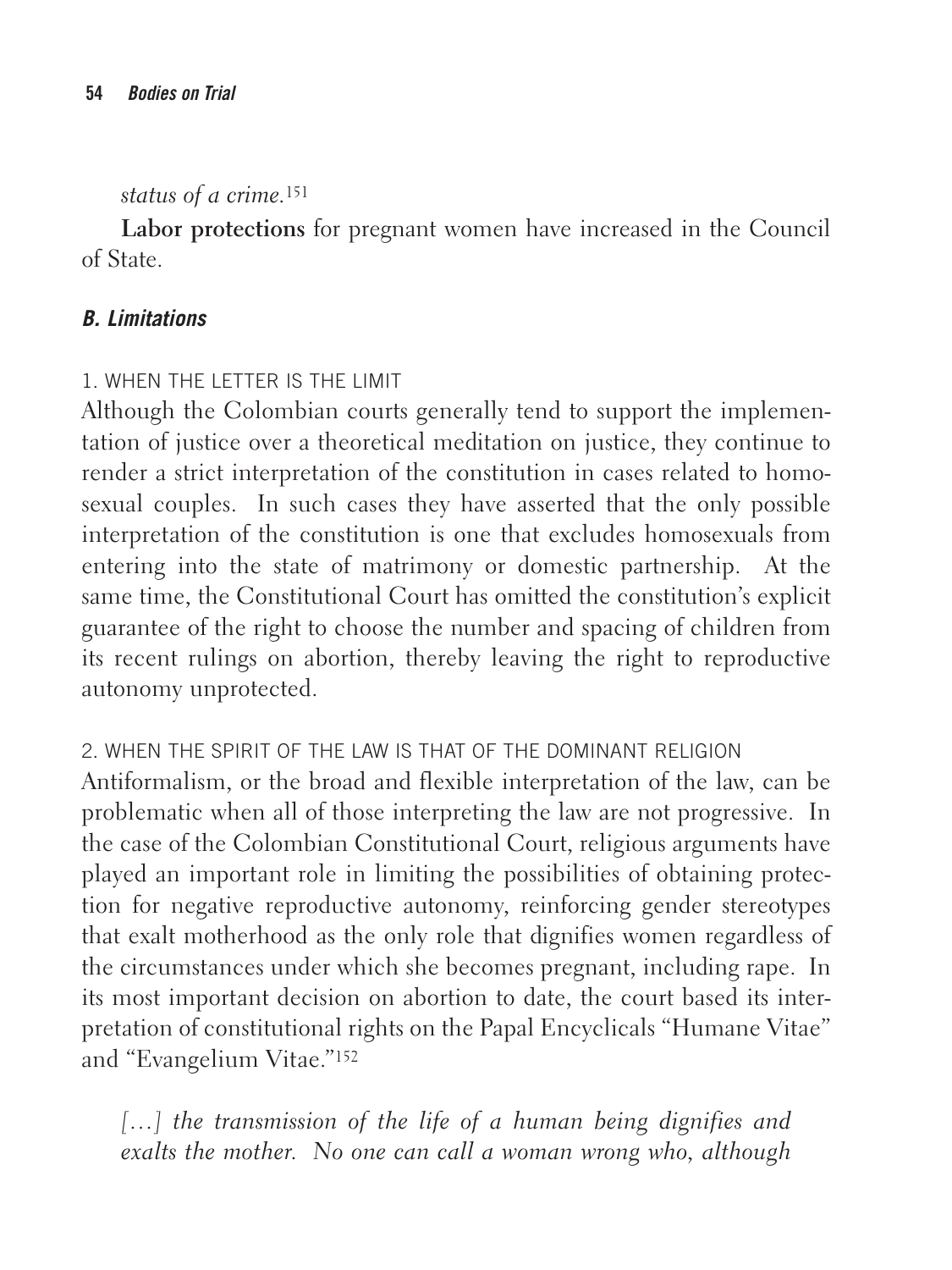*having been raped, finds herself pregnant as a consequence of the rape, and decides to give birth.*<sup>153</sup>

# 3. THE PROBLEM OF EXCESSIVE CONSTITUTIONALIZATION OF THE LEGAL DISCOURSE

It is important to recognize the limits and benefits of the *tutela* and claim of unconstitutionality. *Tutela*, which is a very effective way of resolving an emergency situation, does not correct structural flaws that impede access to justice for marginalized groups. These structural flaws are evidenced by the almost complete absence of rulings by the Supreme Court of Justice and the Council of State on the majority of the issues discussed, and the fact that ordinary procedures are too slow and too limited. Furthermore, in *tutela* the powers of judges are severely limited; in general, they cannot order compensation<sup>154</sup> or payment of benefits.<sup>155</sup>

The claim of unconstitutionality, on the other hand, functions on the most theoretical plane of the legislative system, sometimes repealing laws and at other times creating them, but always establishing a means for a legal interpretation within constitutional limits. Similar to laws made by the congress, the decisions in these cases do not have immediate impact because they are general, theoretical and not applicable to specific cases.156

Constitutional limits point to the necessity of expanding the judicial discourse to all jurisdictions, not only through procedural reforms that permit the acceleration of judicial intervention but also through the adoption and application of positive developments regarding rights that are debated through normal procedures.

## **C. The Road Still Ahead**

In spite of the clear advantages that the Colombian legal system offers in terms of the protection of sexual and reproductive rights, the road ahead is still long. Regarding **reproductive autonomy** it is important to note the silence of the Constitutional Court in matters of economic protection for fer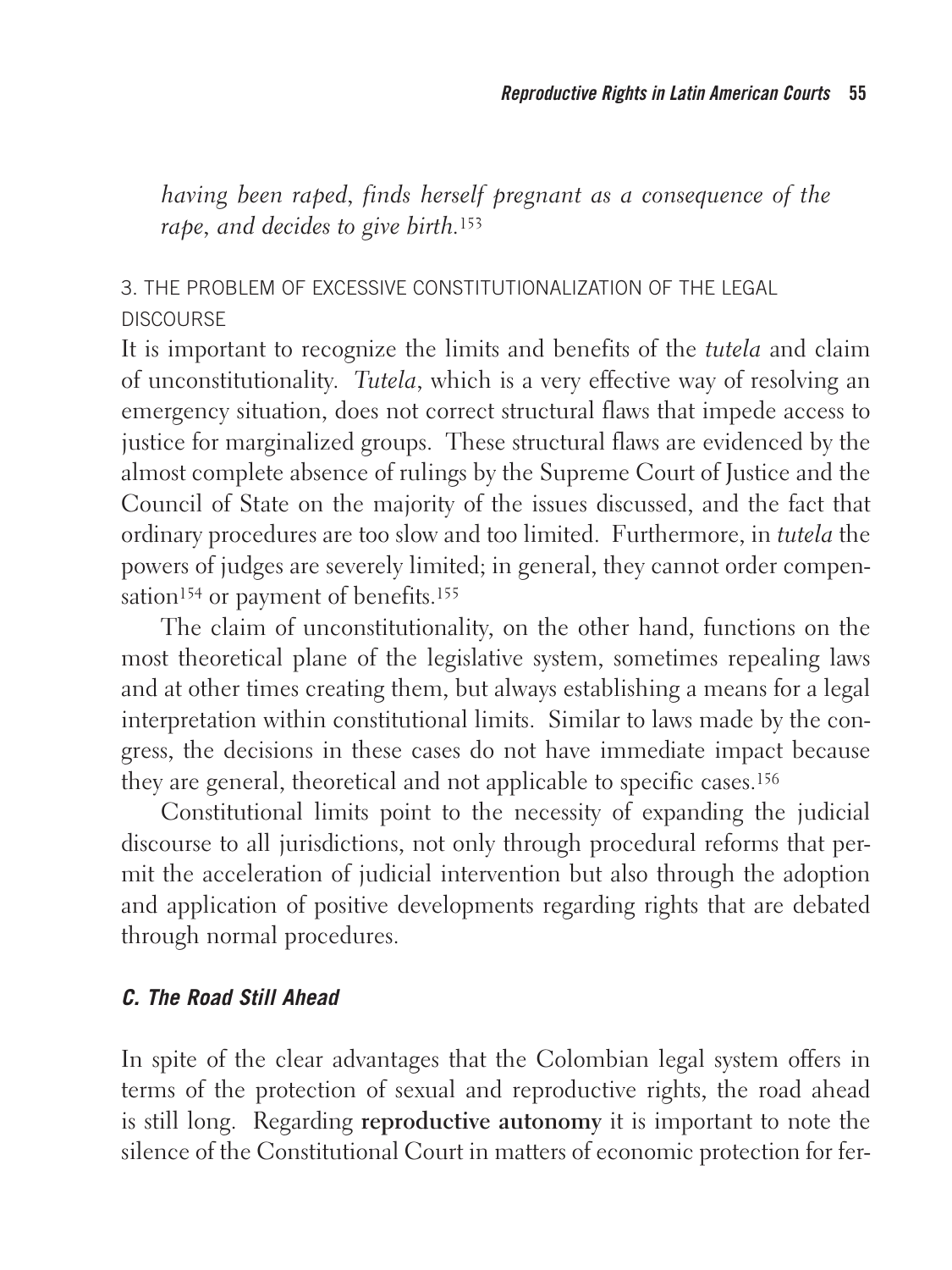tility treatments and sterilization, and the absolute lack of protection for the decision to interrupt an unwanted pregnancy. Furthermore, the court has failed to recognize economic, social and cultural rights, particularly the right to health, as fundamental rights that can be demanded from the courts.

[...] [O]bviously, for reasons that touch on the situation of underdevel*opment or crisis which nations go through together, it is impossible to think that the state or society can satisfy all and every social, economic or cultural necessity of individuals and groups.*157 (From the decision on fertility treatments.)

Regarding sexual autonomy, there is an almost complete lack of debate on sexual harassment. The decisions of the Supreme Court of Justice on the subject are precarious and, contrary to decisions by the same court on "carnal access," **require high evidentiary standards**. Sexual orientation has only been protected as a private option that is tolerated but not socially supported. Likewise, the decision on sexual identity offers protections in cases involving children but marginalizes this decision as a private matter to be barely tolerated in the case of adult transvestites.

## **II. TENDENCIES IN JUDICIAL INTERPRETATION**

# **A. The Judicial System**

# 1. THE JUDICIAL BRANCH

The **judicial branch** is divided into **four jurisdictions**: ordinary,158 administrative law,159 constitutional,160 and the indigenous branch.161 Each of the first three has a court as its highest body of jurisdiction: the **Supreme Court of Justice**,162 **the Council of State**,163 **and the Constitutional Court**, respectively.164 The magistrates of the first two are **elected** by members of the corresponding court from a shortlist of three candidates submitted by the Superior Council of the Judiciary,165 the body charged with the administration and disciplinary control of the judicial branch.166 The judges of the Constitutional Court are elected by the senate from shortlists of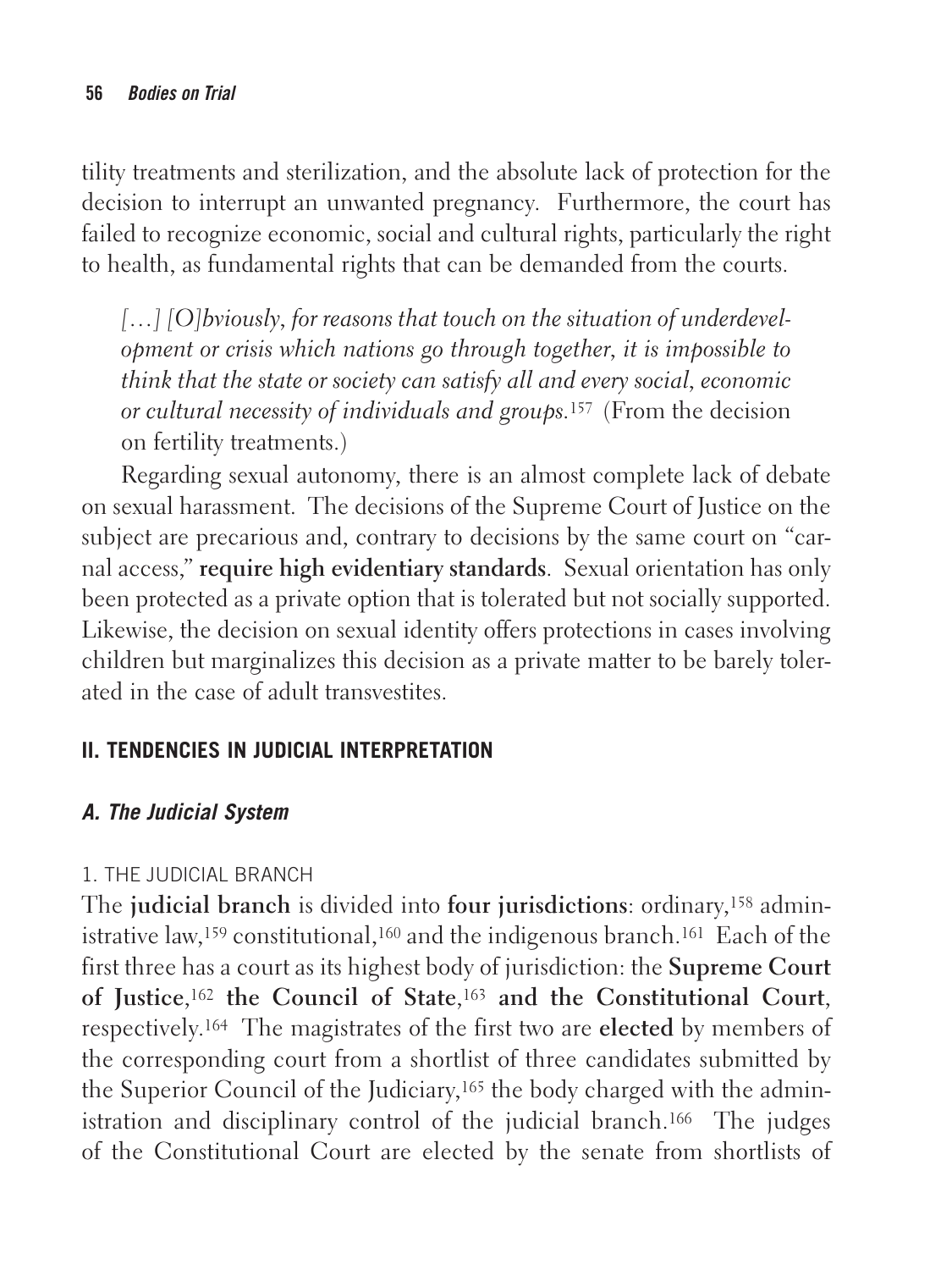three candidates sent by the president of the republic, the Supreme Court of Justice and the Council of State.167 The **indigenous jurisdiction** is composed of the joint group of authorities that administer justice in each indigenous community.168

#### 2. SOURCES OF LAW

The legal system recognizes the supremacy of the constitution<sup>169</sup> and its place as the **principal source of legislation**.170 **Custom** is also explicitly recognized as a source of law in cases where there is no direct applicable law, as well as in cases in which the law expressly refers to it.171 International treaties have validity internally as laws of the republic,172 except when there are treaties and international conventions on **human rights** that take precedence over national laws and therefore serve as a basis of interpretation of constitutional laws.173

According to the general rule established in the constitution, **judicial decisions** are merely additional criteria for the interpretation of laws174 and are only binding on the parties. **Exceptions to this rule** include the following: decisions of the Constitutional Court on public actions for unconstitutionality whose adjudicatory part<sup>175</sup> and central arguments have general effects;176 decisions of the Constitutional Court in which constitutional doctrine is established and should be applied by all judges in their decisions;177 decisions of the Council of State that review the constitutionality of administrative acts (*acciones públicas de nulidad*);178 and decisions of the Supreme Court and the Council of State on the same, and on lower-court judges.179

## 3. CONSTITUTIONAL REVIEW

The **supremacy of the constitution** is guaranteed by actions, exceptions, and the constitutional review established by the constitution for statutory laws180 and laws approving international treaties, presidential objections to bills approved by the congress, and presidential decrees issued during one of the states of exception (i.e. state of emergency or state of war, etc.).181 **Any citizen** can appear before the Constitutional Court to solicit a review **of the constitutionality of a law** for reasons of "spirit" or "letter" of the law,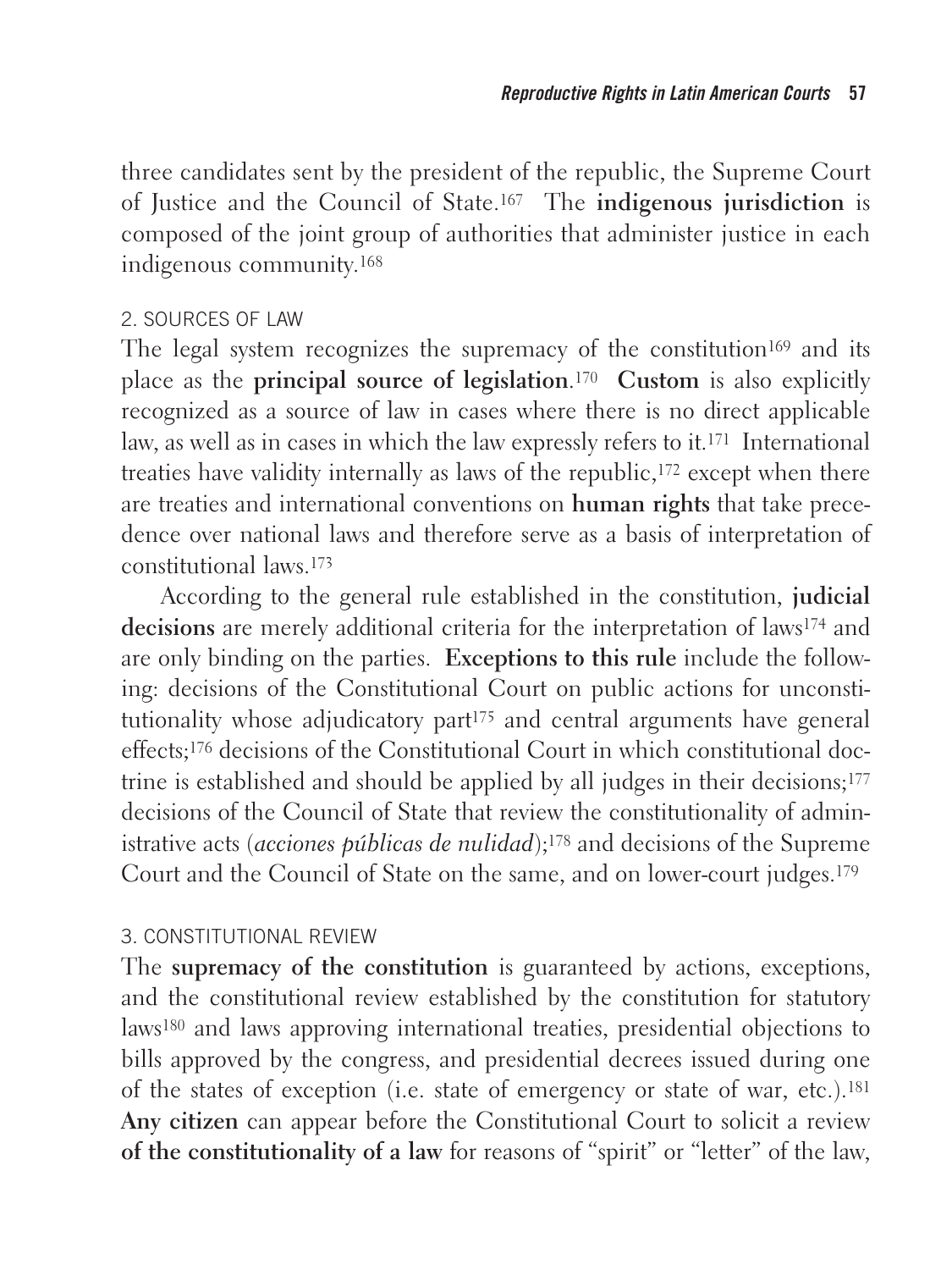called *acción pública de inconstitucionalidad*.182 Citizens can also appear before the Council of State for the legality and constitutionality of general administrative acts, called *accion pública de nulidad*.183 In **any judicial proceeding, the non-application of a law** can be solicited on the grounds of contravening the constitution, called *excepción de inconstitucionalidad* (exception for unconstitutionality).184

## 4. MECHANISMS FOR THE PROTECTION OF RIGHTS

In addition to ordinary actions established by legislation, the constitution establishes *tutela, acciones populares* (popular actions) and *acciónes de cumplimiento* (actions for compliance) for the protection of constitutional rights.A **petition for** *tutela*185 can be presented by a person who believes that his or her fundamental rights186 have been violated or who has been threatened by a **public authority or, in some cases, by a private citizen**. *Tutela* can be brought against a private individual when a person is in a situation of subordination or is defenseless; when the threatened or injured right is the right to not be subjected to slavery, servitude or trafficking in persons; when the individual is in charge of the provision of health services, education or any domestic service; when protection of the right to *habeas data* is sought; and when the request for rectification of information has not been heeded.187 *Tutela* can be presented before **any judge** where the events occurred188 and through **any channel**.189 It should be resolved within ten days after the petition is filed.<sup>190</sup> However, the petition can proceed only when the petitioner **has no other judicial remedy**191 or when the *tutela* is necessary to prevent **irreparable harm**.192

**Actions for compliance** can be presented by any person before a court of the administrative law branch when it is believed that a public authority has not implemented a provision of the law or an administrative act.193 **Popular actions** are intended to protect collective rights.194 They can be presented by any person before an administrative judge, or if there are no administrative judges in the jurisdiction where the events occurred, before a circuit judge.195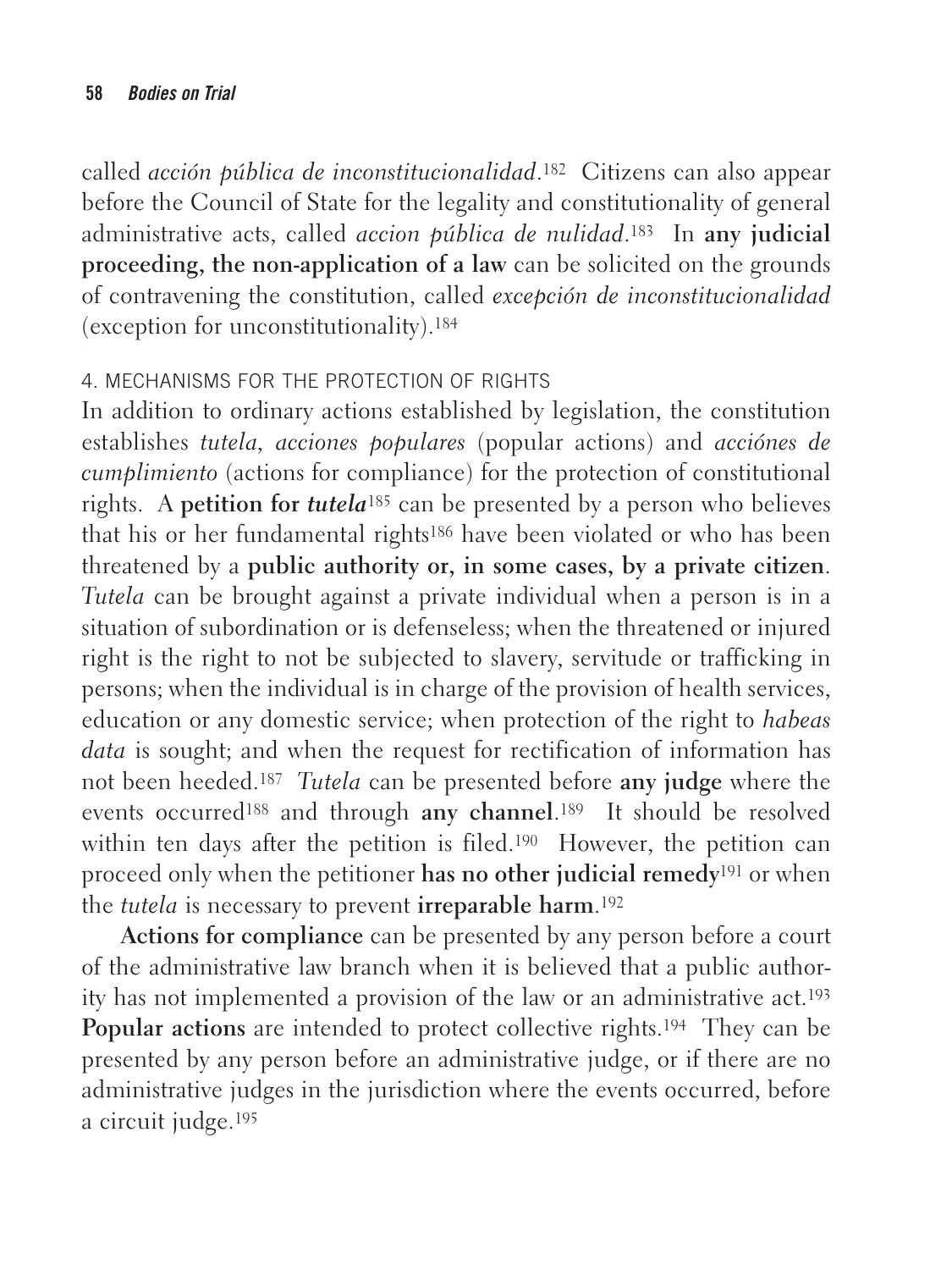#### **B. Decisions on Sexual and Reproductive Rights**

#### 1. THE RIGHT TO HEALTH AND TO REPRODUCTIVE HEALTH

**Constitution:** "Art. 49. Health and sanitation services are public services in the charge of the state. All people are guaranteed the services of promotion, protection, and recuperation of health. […] The law outlines the conditions under which basic services will be free and obligatory for all inhabitants."

**See also:** Law 100 of 1993, decree 1938 of 1994, Ministry of Health Resolution 8430 of 1993.

The Constitutional Court protected the **right to health** as a **right to choose** and as a **right to access a service** when it found that the required service is **related** to the individual's right to life, personal integrity or dignity.196 In the same way it found that a woman's decision to **choose whether or not to undergo treatment for cancer**, should be made by her. The court refused to issue an order requested by a woman's siblings when the woman refused to continue with her treatment.197 Likewise, it found that **individuals living with HIV** who cannot pay for the drugs necessary to live a dignified life, have the right to **free provision** of the drugs either from the state or individuals, depending on their health insurance.198 If it is possible to identify the **person who knowingly transmitted the infection**, that person can be obligated to assume the costs of treatment.199

#### *Right to Reproductive Health*

On the other hand, the court **has refused** the request that basic health plans include coverage for **fertility treatments**200 **and sterilization**,201 finding that these services are not related to the right to health, personal integrity or human dignity. Ironically, the court protected men's right to health when it ordered health insurance companies to include obligatory coverage of Viagra, establishing that men's sexual functions are of vital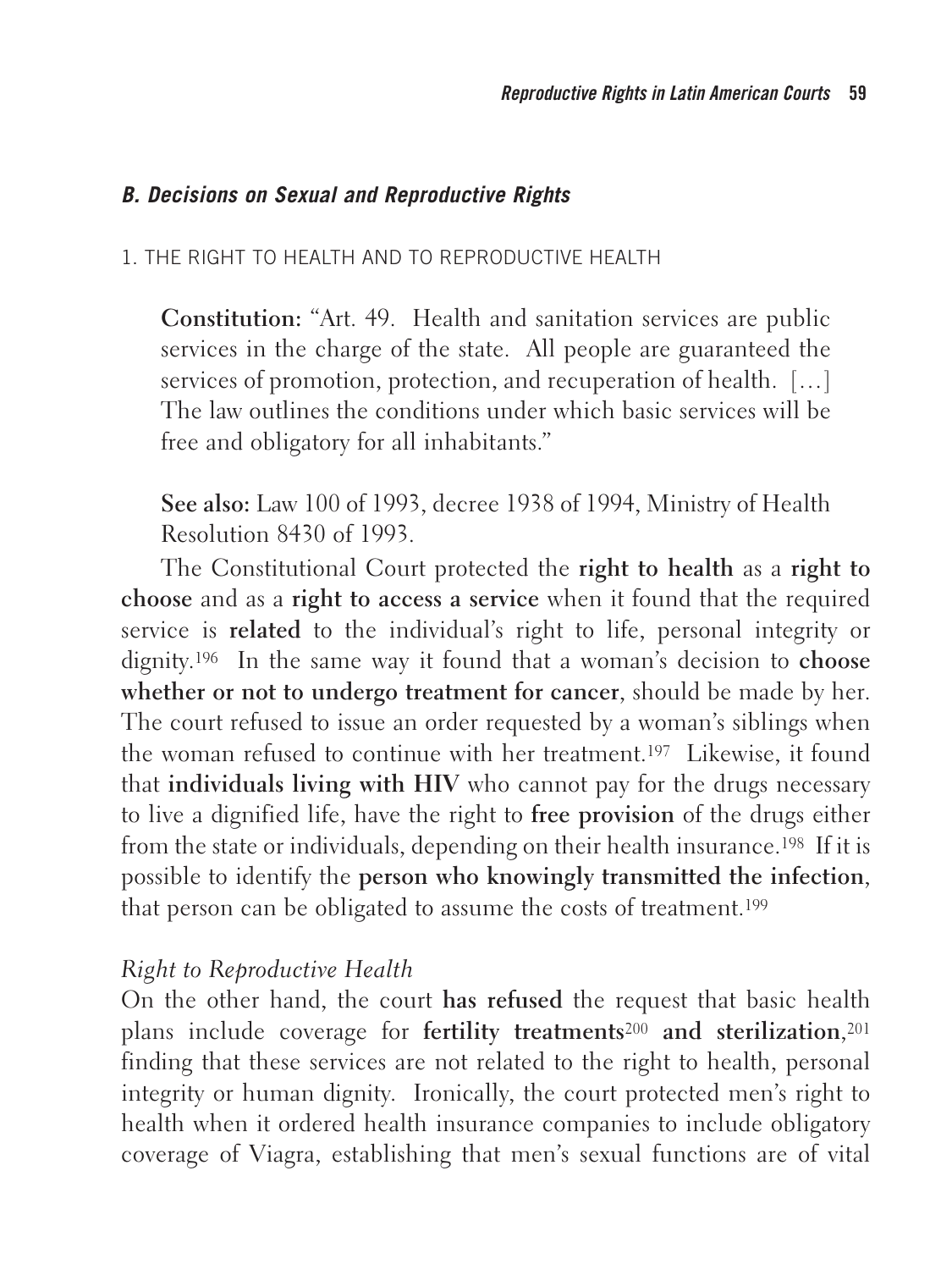importance and do form part of the right to a dignified life.202

In the case of fertility treatments, the court added that the **protection of motherhood** established in the constitution and international treaties only includes the obligation to provide for family planning, pregnancy, birth, and postpartum care. **For women who cannot conceive**, the state provides the option of adoption.203

The **Supreme Court of Justice and the Council of State** have recognized that sexual and reproductive functions are legally protected rights susceptible to injury and have ordered compensation for this specific injury. The former awarded compensation for damages to a worker who lost his sexual function in a work accident204 and the latter forced the Social Security Institute to indemnify one of its users for damages caused to her sexual and reproductive health.205

*[The court ratified the decision of the Constitutional Court conceding compensation for moral damages related to psychological and emotional harm that the petitioner suffered from a work accident that caused] the loss of one of the most important vital functions of a human being, that being sexual activity.*<sup>206</sup>

*[The Council of State found that a patient who was left sterile by an error in a surgical procedure was] permanently physically and psychologically harmed as a woman and as a mother.*<sup>207</sup>

Unfortunately, this recognition of the importance of sexual and reproductive rights continues to be biased and sexist in its implementation: while there is protection for men's sexual health, there is limited protection for women's reproductive health.

2. THE RIGHT TO PHYSICAL INTEGRITY AND TO BE FREE FROM VIOLENCE

**Constitution:** "Article 12. No one shall be subjected to forced disappearance, torture, or cruel, inhuman or degrading treatment or punishment."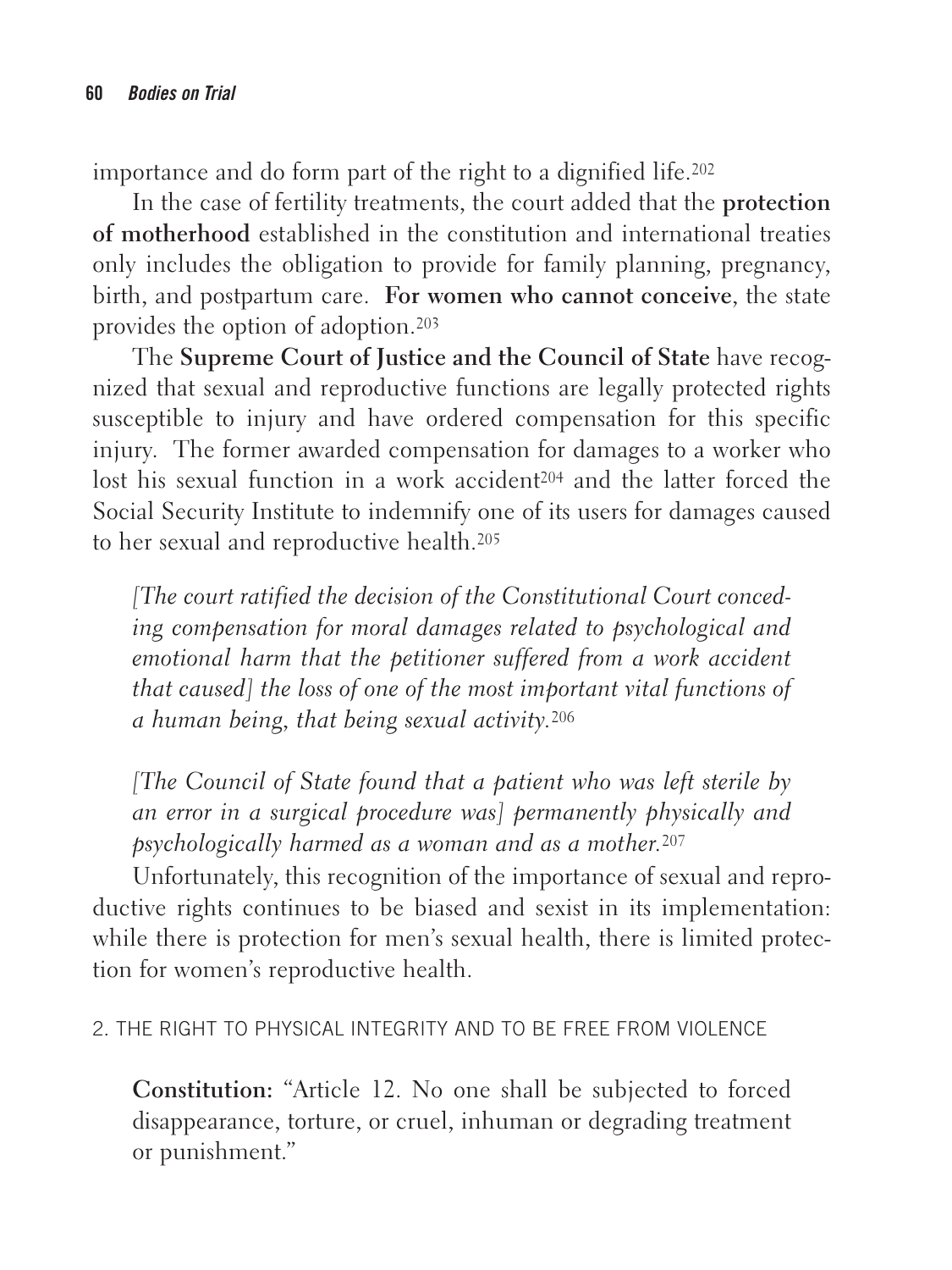**See also:** Law 599 of 2000, law 294 of 1996 reformed by law 575 of 2000.

#### *Sexual Violence*

The Constitutional Court recognized the seriousness of marital rape and found that it is a constitutional violation to establish lesser penalties for sex crimes when they take place between spouses, permanent domestic partners or individuals who have a child in common, because this reduction in penalties assumes a loss of the capacity for sexual self-determination once such relationships are initiated.208 On the other hand, the court maintained the constitutionality of a minimum age of marriage of 12 years for women and a maximum age of 14 for the victim of the crime of "violent carnal access." Also, the court interpreted the laws so that the husband of a minor under the age of 14 and over the age of 12 cannot be accused of committing the crime of violent carnal access because **the context of marriage implies that the girl has the freedom to decide matters of sexuality**.209

The **Supreme Court of Justice** has played a very important role in the area of sexual violence through its issuance of decisions that have challenged the stereotypes that generally accompany these crimes. For example, the court found that the victim's lifestyle, whether the defendants were known to her and whether she had willingly accompanied them, are irrelevant in **determining consent for a sexual act**, because none of these factors can influence "*the freedom to decide matters of sexuality."*210 The court also found that the age of the victim is irrelevant in determining the credibility of her testimony, making it possible for the testimony of a minor to provide the only evidence of a crime.211

*[The testimony of the minor deserves full credibility because] in spite of the inaccuracies due to her young age and her ignorance of sexual matters, she explained with sufficient clarity so that the nature of the acts to which the accused subjected upon her are understood.*<sup>212</sup>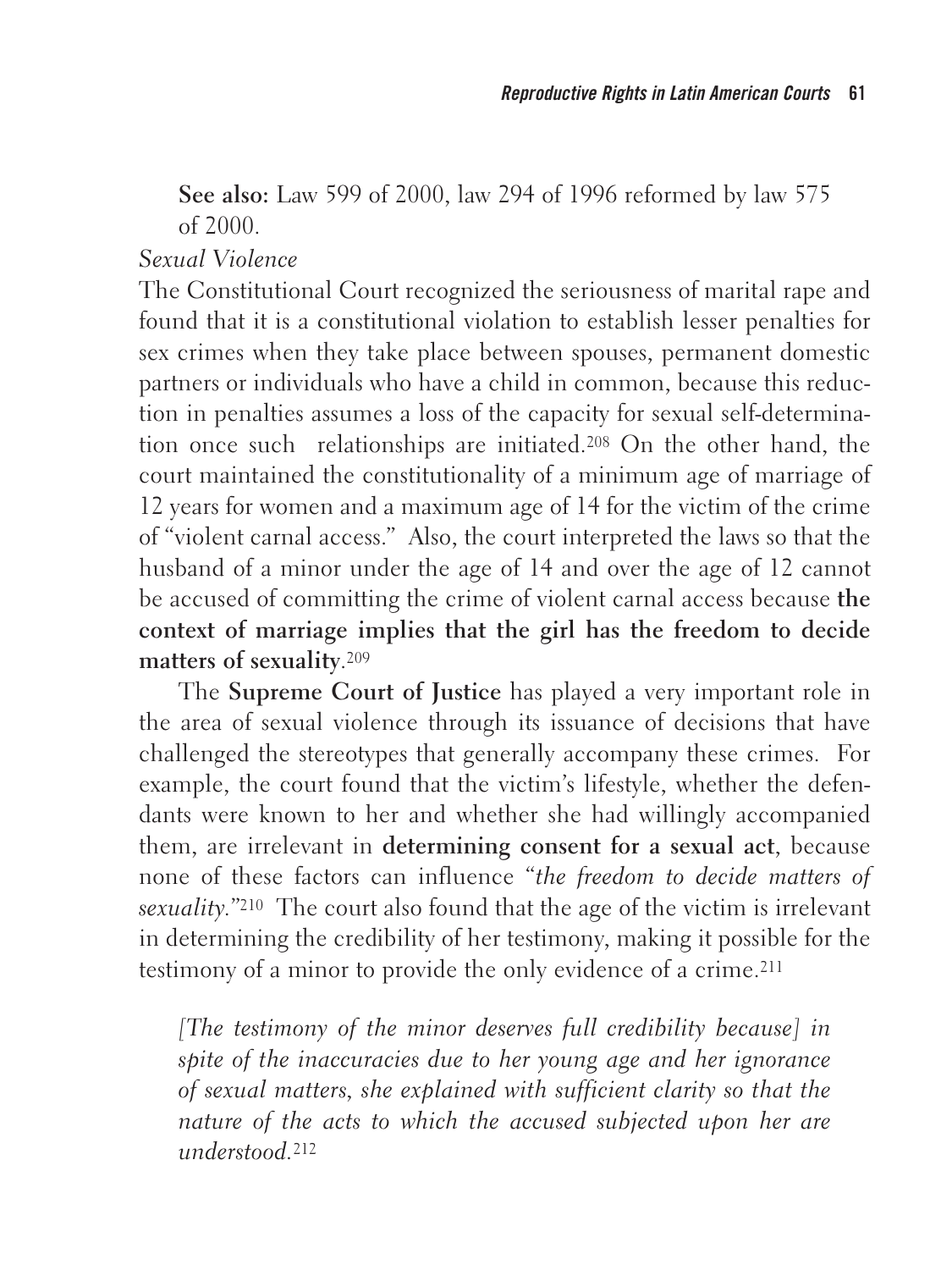**Resistance**, as a demonstration of the lack of consent, need not be more than what might appear reasonable given the pressure wielded by the attacker.213 For this reason, violent sex crimes can be concurrent with the crime of assault, when the violence exercised - either physical or psychological - is superior to that necessary from the point of view of an objective observer, given all of the extenuating circumstances.214

Unfortunately, these decisions have yet to influence the entire justice system. Law schools and activists have an important role to play in this regard.

The **Supreme Court of Justice** has also ruled on the subject of **sexual harassment**. The court protected the right to compensation for dismissal without just cause, but not the right to reinstatement, for employees fired for soliciting sexual favors from their subordinates<sup>215</sup> and for requiring sexual favors in exchange for improving their work conditions.216 The court ruled that the employer must specify in the termination letter who the victims of the harassment were, along with the date and place of the events. Without this information, the dismissal is not considered to be valid. Similarly, neither is the cause for dismissal considered proven when the victims are asked to notarize their statements. In both cases referenced above, the evidence was sufficient for the purposes of establishing that the work atmosphere was not favorable for the reinstatement of the petitioning employee.

On the other hand, the court has established that **the Military Disciplinary Court does not have jurisdiction over sex crimes committed by members of the military** because these crimes can never be considered to have anything to do with military service, not even when the soldier's service and situation provide the opportunity to commit the crime.217 In this type of crime the responsibility for the crime belongs to the defendant, but also to the state for the actions of its agents. On two occasions the **Council of State ordered the Colombian government to pay compensation to victims of sexual aggression by military personnel** based on a doctrine of state responsibility called *falla del servicio*.218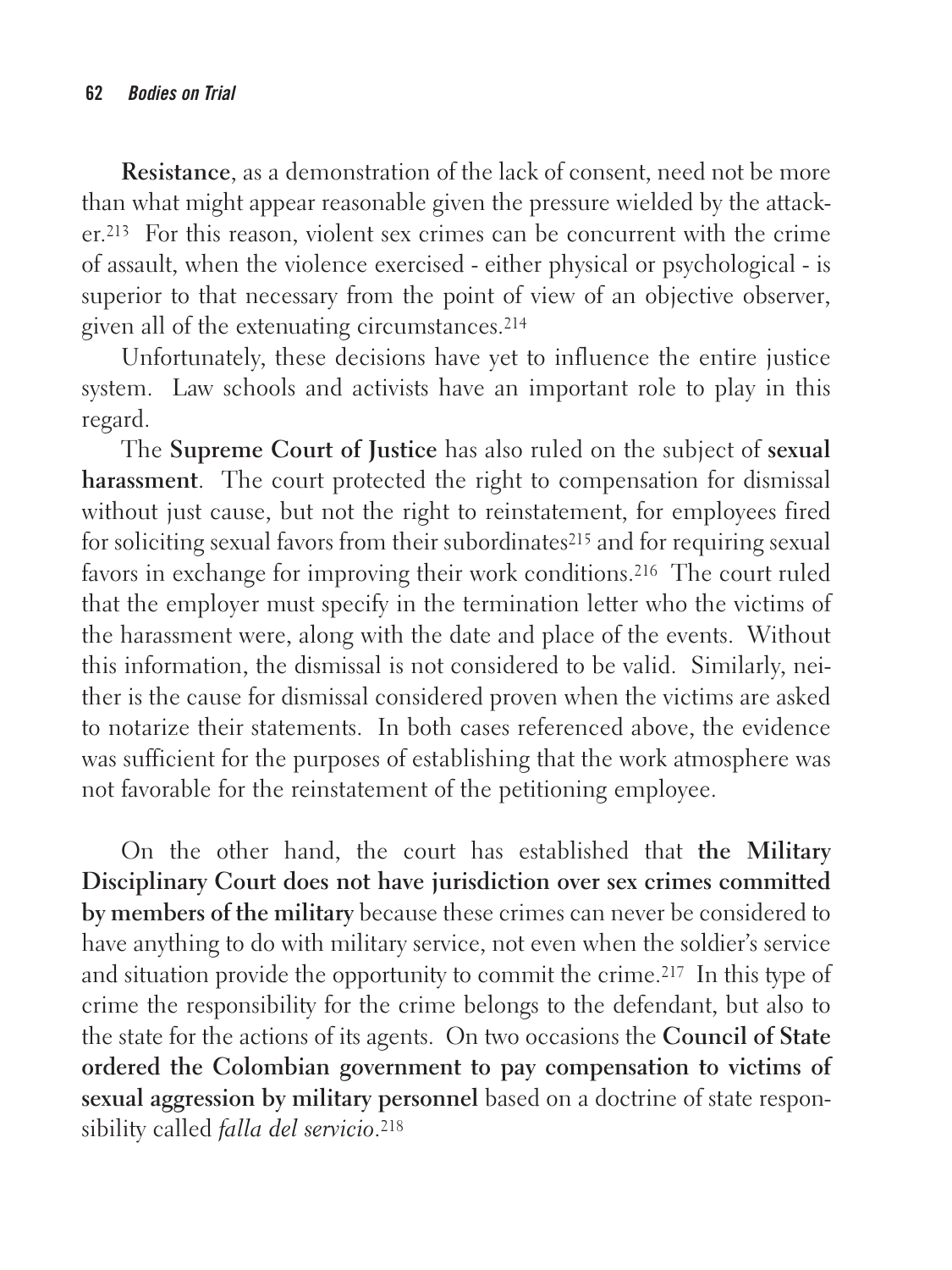#### *Domestic Violence*<sup>219</sup>

The Constitutional Court found that creating an **independent crime of domestic violence** did not violate the constitution because it seeks to protect a legal right distinct from personal injury, and does not seek to replace this crime in order to reduce the assailant's punishment when the aggression takes place within the sphere of the family.220 Further, the court found that the law violates the constitution because it assumes that the absence of the accuser in cases of domestic violence is **evidence of her desire to drop the charges**, a tactic that was established to encourage the parties to attend reconciliation hearings.221 According to the Constitutional Court, this law is contrary to the mandate for the protection of the family because it overburdens the weakest members of the family and in this way reduces the state's ability to intervene to curtail the stronger members. The assumption here is that the victim's absence from the hearing is generally motivated by the aggressor's threats.

The **Supreme Court of Justice** found that when a woman who is in a situation of domestic violence kills her assailant, her punishment must be diminished due to her rage and intense pain, even if the provocation from her assailant has been building over time and does not occur solely at the time of the homicide.<sup>222</sup>

#### 3. THE RIGHT TO EQUALITY AND TO BE FREE FROM DISCRIMINATION

**Constitution:** "Article 13. All persons are born free and equal before the law, receive the same protection and treatment from authorities and enjoy the same rights, freedoms and opportunities free from discrimination based on sex, race, national or family origin, language, religion, or political or philosophic opinion. The state will promote conditions for real and effective equality and adopt measures in favor of marginalized or discriminated groups. The state will especially protect those persons who due to their economic, physical or mental state are clearly in a disadvantaged position, and will punish the abuse or mistreatment committed against those persons."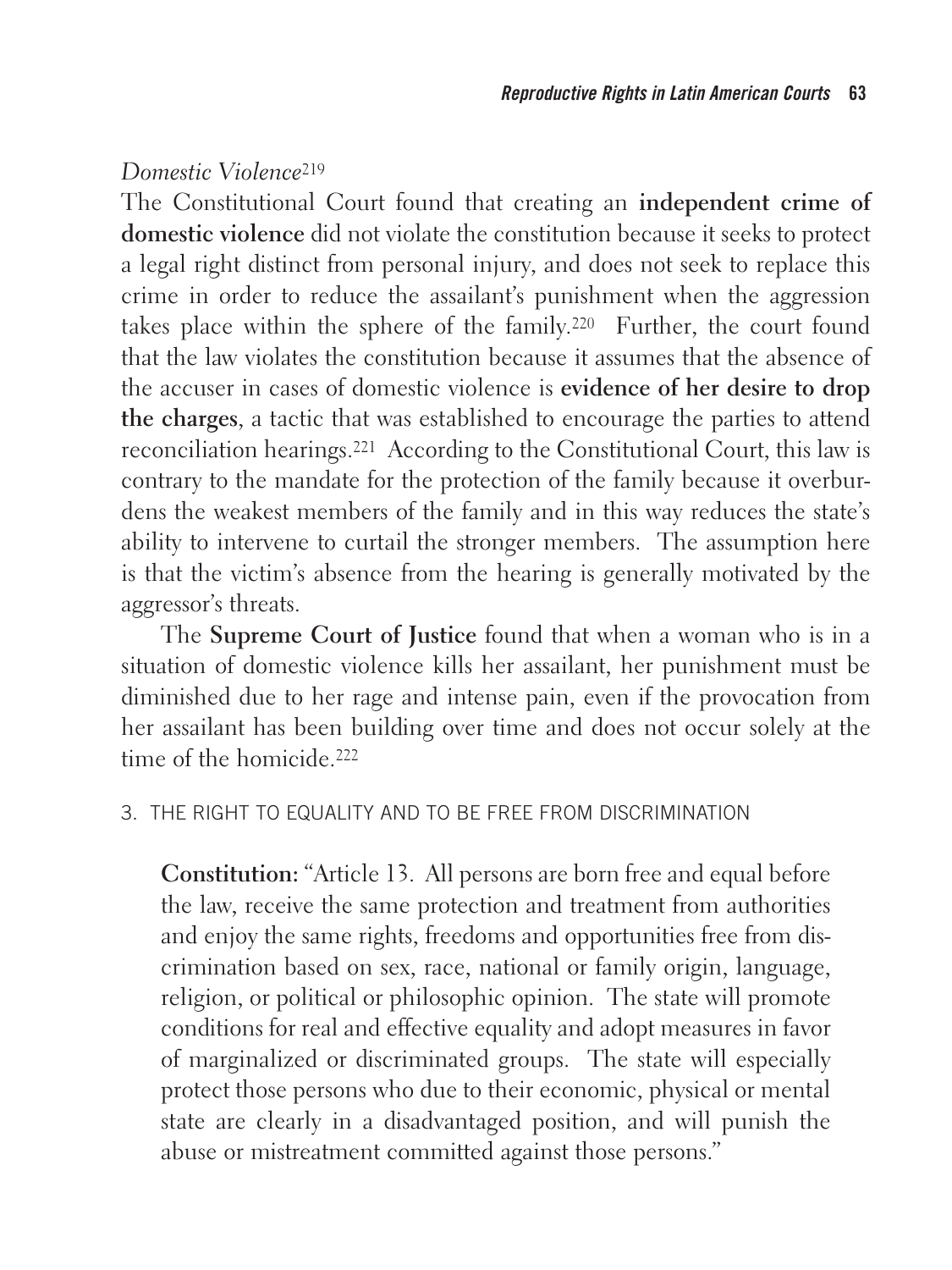"Article 43. Women and men have equal rights and opportunities. Women cannot be subjected to any type of discrimination. During pregnancy and after giving birth they will enjoy special assistance and protection from the state and will therefore receive support if they are unemployed or homeless. The state will especially support women heads of household."

#### *Sex Discrimination*

The **Constitutional Court** found that the laws invalidating the **marriage of an adulterous woman** and her accomplice,<sup>223</sup> the requirement that a marriage take place in the **home of the woman**,224 and the prohibition on **working at night**, which mainly affected women,<sup>225</sup> violated the right to equality. In these three cases it found that the difference in treatment based on sex was not justified by achieving a desired end.

Likewise, it has found that the following cases violated the right to equality: when women were prohibited from enrolling in the only school that provides **training to become a cadet in the Navy**226 because the changes necessary to admit women would be expensive; when women were **not hired for a position** for the reason of being a woman, and thus perceived as less capable, in spite of placing first in the entrance examinations;227 when the social security administration **refused to enroll** a spouse or partner as a dependent;228 when a woman was fired for not being able to work because she was undergoing fertility treatments;229 when a man was fired from a **job perceived to be exclusively the province of women**, such as cleaning;230 and when a man was prevented from being a "community father," i.e. the person in charge of caring for the children of the community.231 Similarly, the Council of State found that women could not be barred from the **voluntary firefighter** squad.232 The courts found that these cases not only violate the right to equality, but also **reinforce stereotypes** about "appropriate" work based on gender.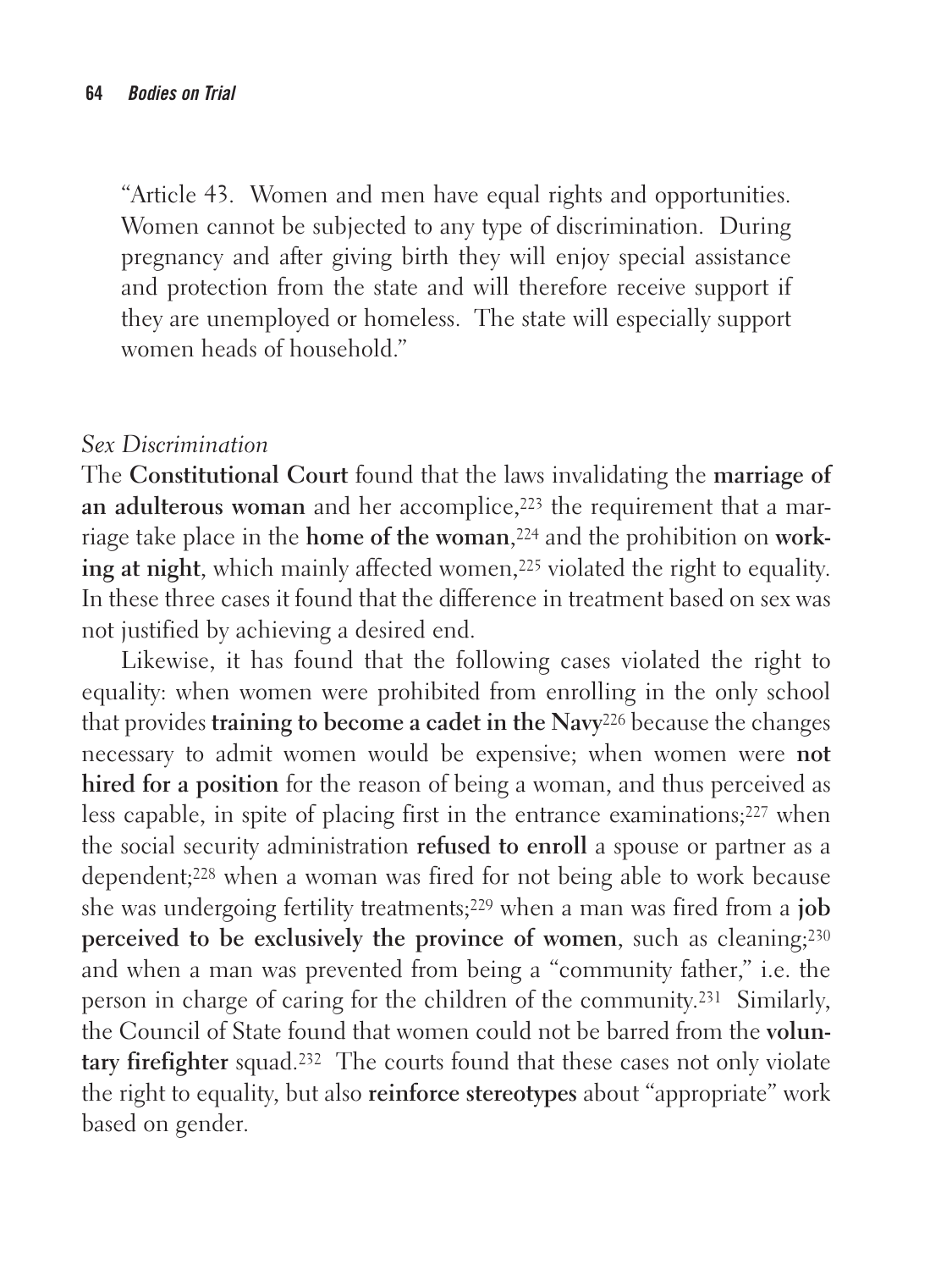In addition, the court has established justification for differential treatment based on sex in situations of affirmative action. For example, it found that the laws establishing a **pension system** favorable to women233 and **quotas** requiring 30% representation of women in high- level positions in the public administration234 are in accordance with the constitution. In both cases the court found that the **measures were not only effective** in achieving the elimination of the discrimination from which women have historically suffered, they were also **less costly** in terms of the violations of rights of others.

#### *Discrimination on the Basis of Sexual Orientation*

The Constitutional Court has found that it is contrary to the constitution to **impose disciplinary action** on students,<sup>235</sup> teachers<sup>236</sup> or members of the armed forces237 for homosexual acts or for being homosexual. **Homosexual acts and being homosexual are protected by the right to sexual self-determination**238 and consequently cannot be used as criteria for classification without implying discrimination. In the case of students and members of the armed forces, however, the court clarified that it is possible to impose disciplinary action for behaviors that, without belonging to any particular group, go against the standards of decency of the institution. For example, schools can prohibit students' use of make-up and high heels.239 The armed forces can impose disciplinary action for sexual acts that take place in public, whether of a heterosexual or homosexual nature.<sup>240</sup>

In contrast, the court has found that refusing protection to homosexuals under the **domestic partnership** legislation,<sup>241</sup> including the possibility of adding a partner as a beneficiary for social security,242 is not discriminatory because the constitution explicitly indicates that the family structure it protects is "constituted by the decision of a man and a woman."243

#### *Discrimination on the Basis of HIV Status*

The Constitutional Court has found that the dismissal of a worker due to his HIV status was **without effect**, the **right to not be fired for this reason is paramount**, and any transaction related to it is invalid.244 However, the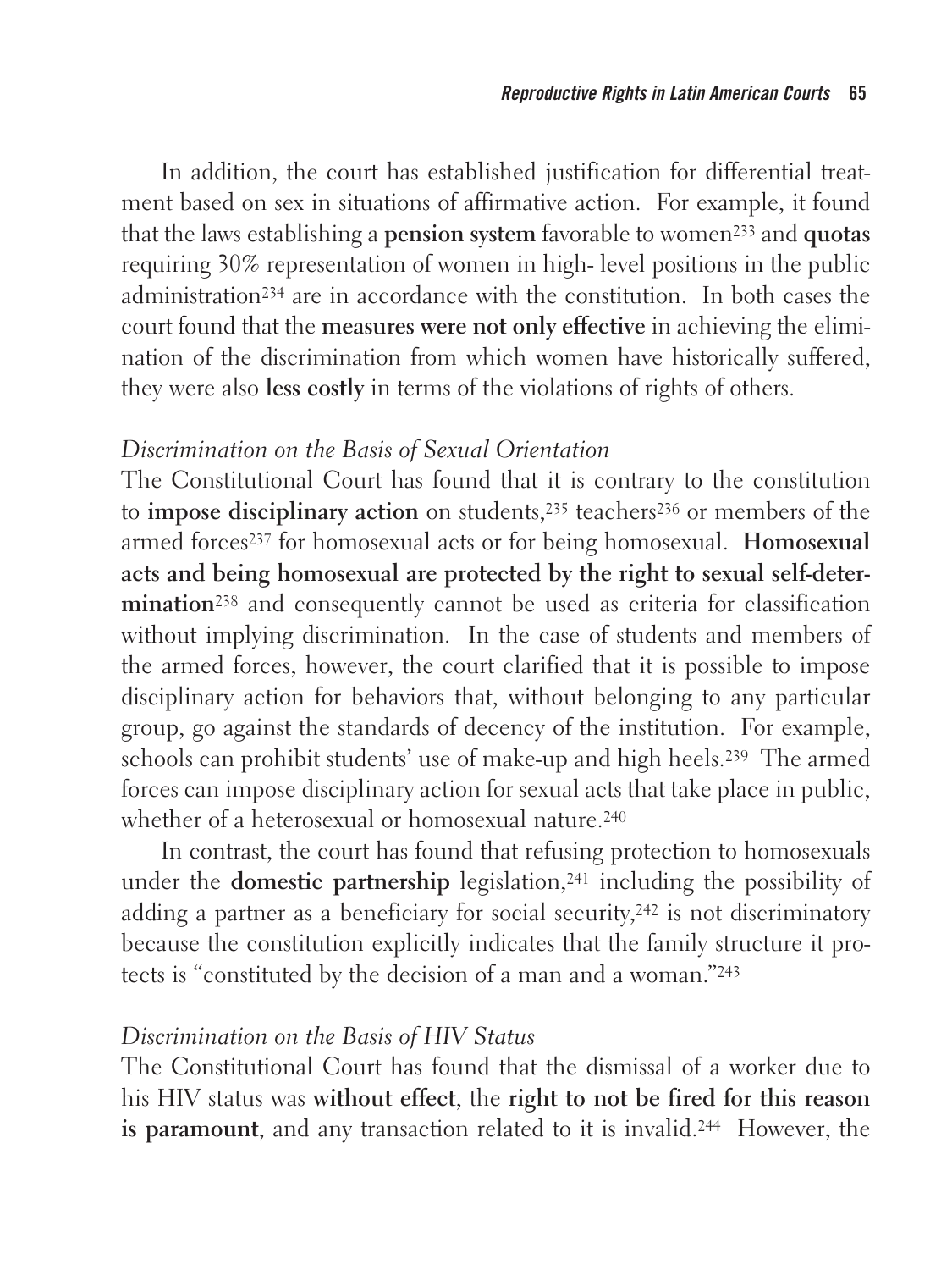order of reinstatement should only be given if the worker desires it and if the work atmosphere will be conducive to the reinstatement. Otherwise, only compensation is appropriate.245

4. THE RIGHT TO CONSENT TO MARRIAGE AND TO FORM A FAMILY

**Constitution:** "Article 42. The family is the fundamental basis of society. It can be formed by natural or legal bonds, by the free decision of a man and a woman to contract matrimony or by the responsible intention of forming one. […] Family relations are based on the equality of rights and responsibilities of the couple and on reciprocal respect among all members. Any form of violence in the family is considered destructive to its harmony and unity and will be punished in accordance with the law. […] The forms of matrimony, the age and ability to contract it, the responsibilities and rights of the spouses, its separation and the dissolution of the bonds, are governed by civil law."

The Constitutional Court has found that the constitutional protection offered to families formed by natural bonds implies that **women in school**<sup>246</sup> **or in the armed forces**247 **who are in domestic partnerships cannot be subjected to disciplinary action**, that a person who lives in a domestic partnership can **adopt the partner's child**,248 and that women in domestic partnerships with a person entitled to a pension have a right to a **pension replacement**249 even when that person had been previously married.250

The Constitutional Court also found that losing the right to a replacement pension by contracting a new marriage violates the **right to marriage**, in the general system251 as well as in the special system governed by the Armed Forces.252 Likewise, it found that to deprive the daughters of military personnel of their benefits upon contracting marriage was also unconstitutional.253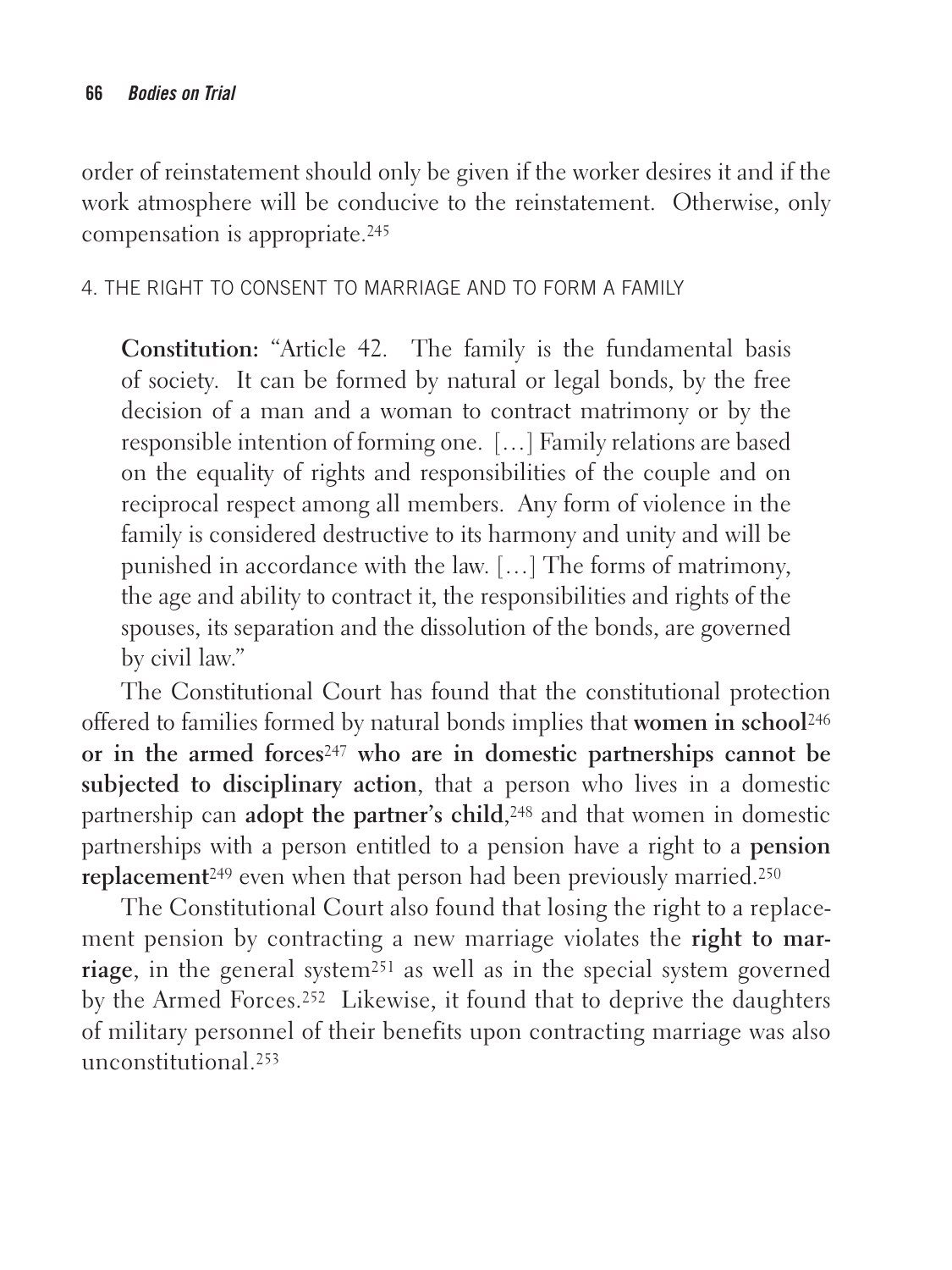#### 5. THE RIGHT TO DECIDE THE NUMBER AND SPACING OF CHILDREN

**Constitution:** "Article 42. […] Couples have the right to decide freely and responsibly the number of children and should support and educate them when they are minors or disabled."

**See also:** Law 599 of 2000, Decision No. 1290 of 1994 and 677 of 1995.

The Constitutional Court has protected the option of maternity even when it is not socially accepted. In this way, it has ordered schools to refrain from treating **pregnant students** differently, stating that, for example, it is not permissible to make these students wear different uniforms, require them to change from day to night classes, prevent them from enrolling, or expel them.254 Likewise, it has ordered the withdrawal of prison regulations requiring inmates to **demonstrate the use of contraceptive methods** in order to have the right to conjugal visits. These regulations were aimed at preventing inmates from becoming pregnant in order to maintain the state's right to house or hospital arrest, depending on what was stipulated by the relevant regulations.255

However, on two occasions the court decided against the option of abortion. The court found that the right to choose the number and spacing of children **only applies before the moment of conception**. Once a human life is present, **the right is nullified by the superior interest of that life**.256 According to the court, protection for that life prevails even when the pregnancy is a result of **rape or nonconsensual artificial insemination**.257 In these cases, the fact that the mother is a victim of a crime does not justify her conduct because the life she would sacrifice is not responsible for the harm caused to her. Additionally, the court argued, motherhood dignifies and does not humiliate or sacrifice women.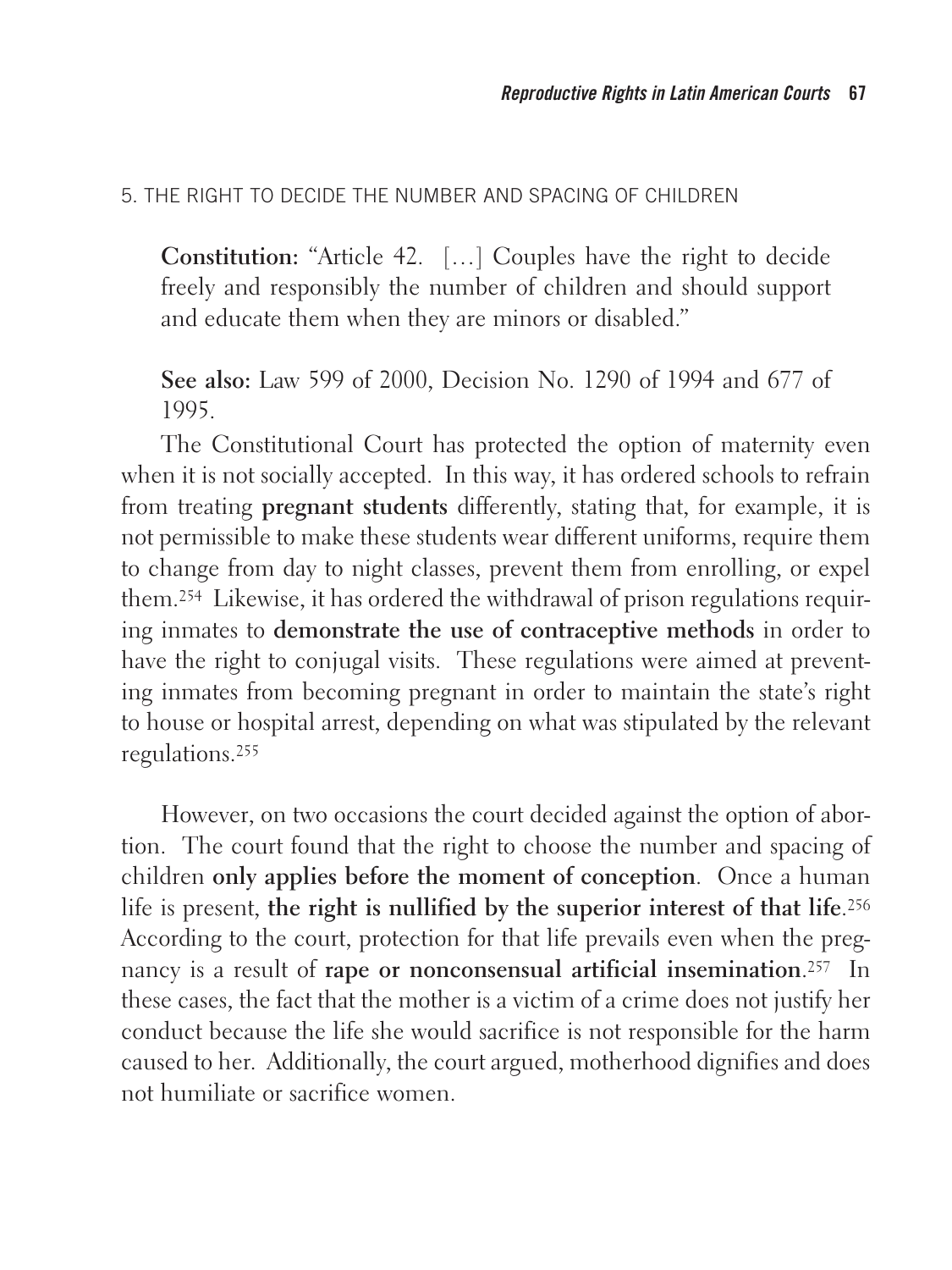In the last decision on the subject, as a result of the modification of the type of abortion in the recently issued penal code,258 the court indicated that it is within the discretion of legislators to introduce an **absolute exemption for abortions** that are performed as the result of rape or nonconsensual artificial insemination or fertilization, and that imposing the penalty would not serve any interest. The decision, however, only included arguments on the ends and methods of penal law and the political legitimation of the legislator, without explicitly referring to women's reproductive rights.<sup>259</sup>

Each of these decisions has been opposed by a minority that believes in the importance of relativizing the absolute value of the right to life when women's reproductive rights are at stake. It is important to adopt these arguments and continue to promote the acceptance of these rights within the courts in future decisions.

The **Council of State** has considered that the harm caused to a woman subjected to **permanent sterilization** without her consent or her husband's should be compensated, when it was possible to postpone the surgery without serious risk to the woman.260

#### 6. THE RIGHT TO WORK AND TO SOCIAL SECURITY

**Constitution:** "Article 53. [Principles of labor law.] Equality of opportunities for workers; minimum, non-fixed living wage, proportional to the quality and quantity of work; job stability; obligatory minimal benefits established by labor laws; power to settle and reconcile uncertain or disputed rights; favoring the worker in case of doubt in the application and interpretation of formal sources of law; primacy of reality over formalities established by the subjects of labor relations; guarantee to social security, continuing education, training, and necessary breaks; special protection for women, motherhood, and working minors."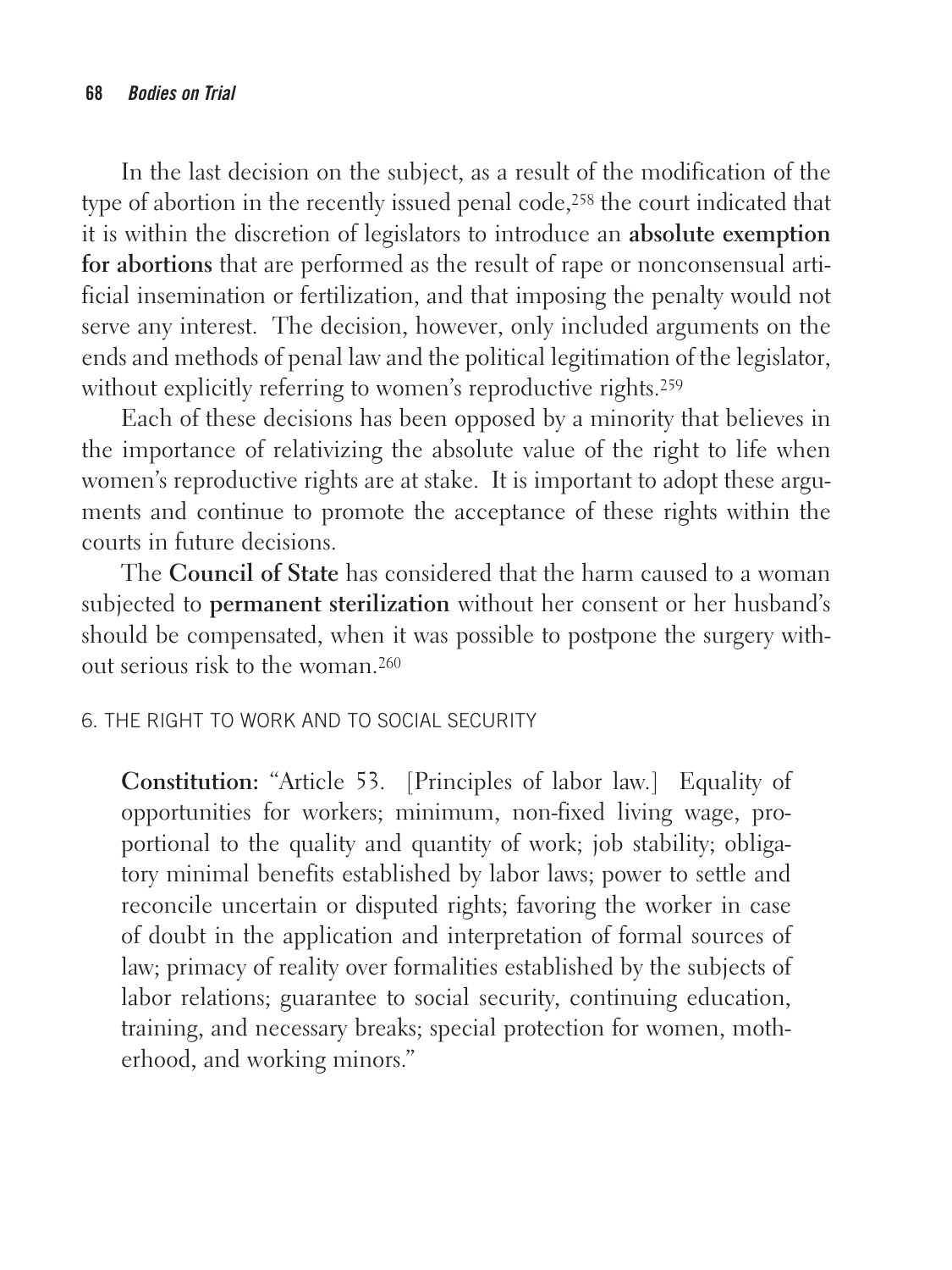"Article 48. […] All residents are guaranteed the fundamental right to social security."

# *Special Protection for Motherhood*

The Constitutional Court found that by virtue of the **special protection afforded pregnancy by the constitution**, pregnant women have the right to reinstatement to their position and to receive **compensation** if they are fired without previous authorization by a work inspector;<sup>261</sup> to obtain through the expedited action of *tutela* the **payment of wages**,262 **disability,**263 **and maternity leave**;264 and if they are homeless and unemployed, that their **spouses or companions be excused from military service** in order to care for them, at least while the state develops a more effective system of protection.265 The court explained that in these cases it seeks to provide for the **effective equality of women** in the work force as well as guarantee that women and their children have the minimum resources necessary for adequate continued existence, which is known as the **minimum living wage**.

The **Council of State** has found that the requirement that a work inspector authorize a pregnant woman's dismissal also holds for **contract-at-will government employees** at the national266 and local levels.267

#### 7. THE RIGHT TO BE FREE FROM SEXUAL EXPLOITATION

**Not one** of the courts **has found in favor of victims of sexual exploitation**. The Constitutional Court, however, found that although sex work and transvestitism are **not penalized as life options**, they can be controlled and authorized, limiting their display to **specific zones in cities**. The court emphasized that these lifestyles are crimes against the right of those who live in "residential" zones to **tranquility, security and a dignified life**.268

*[For the sake of guaranteeing the rights to personal and family privacy, tranquility, security, the free development of personhood, and a dignified life, the court ordered the competent authorities to take the*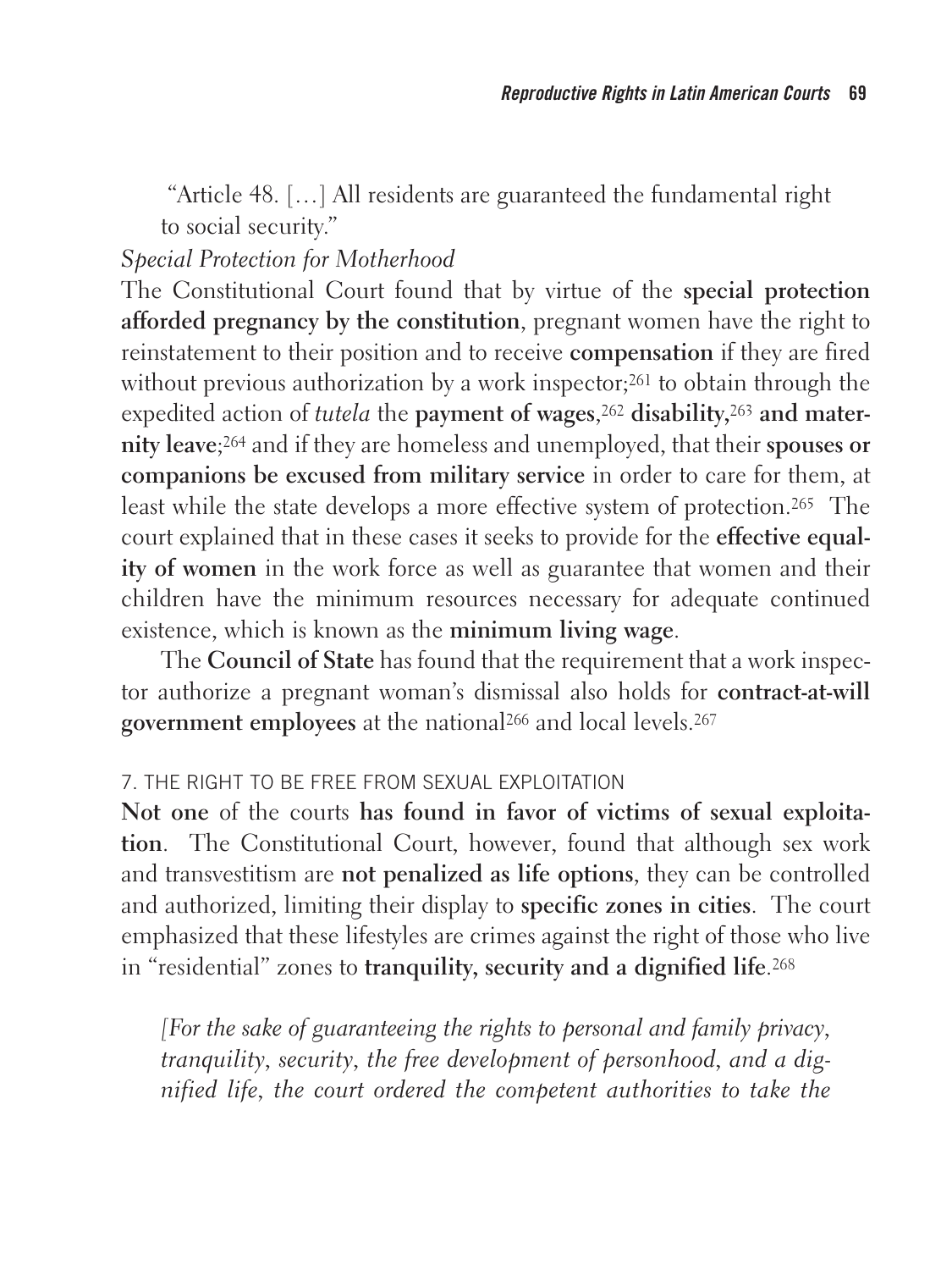*necessary measures so that] the unreasonable and disproportionate exercise of sex work and transvestitism, child sex work, exhibitionism, sexual harassment of passersby and residents, performance of sexual acts in public places, verbal or physical harassment of third parties, crimes against public decency, the sale and consumption of liquor and hallucinogenic drugs in public ways, threats or direct crimes against the integrity of residents and passersby, sex workers, assaults, illegal arms sales of all types, and other [crimes cease.]*<sup>269</sup>

#### 8. THE RIGHT TO EDUCATION270

**Constitution:** "Article 67. Education is an individual's right and a public service with a social purpose; with it one seeks access to knowledge, science, technology, and all other goods and values of the culture […]"

**See also:** General Education Law.

The Constitutional Court defined sex education as a "conscious effort of communication and transparency" about sexuality and declared that it is important to "remove the veil of mystery and taboo" surrounding sexuality because it creates trauma in an individual's personal development. The court's view of sex education covers all sexual and emotional conduct displayed in front of minors, such as gestures and signals. The place for this education is therefore the family environment and, only secondarily, schools, without signifying a reduction of schools' responsibility for sex education of its students. Inasmuch as schools are obligated to provide a general education, they are responsible for compensating for the faults or correcting the errors learned at home.271

The **Constitutional Court** has determined that requiring a five year-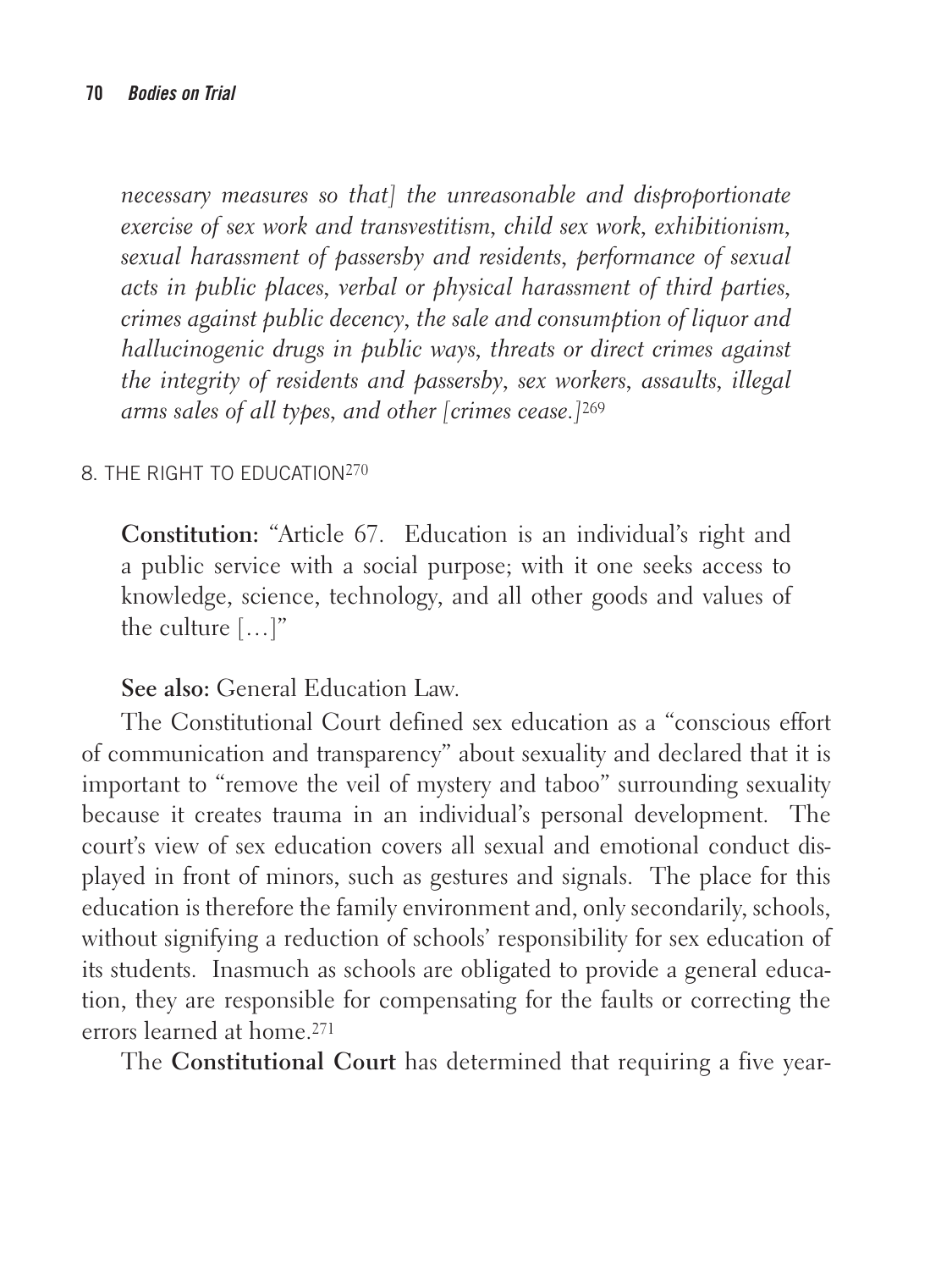old child to **exhibit his genitals** in front of his classmates is not an adequate way of providing sex education to him or to his classmates.<sup>272</sup> The freedom of professors to choose the method of sex education is limited by the obligation to respect the religious convictions of the students, their age and their sensitivity.273

#### 9. THE RIGHT TO PRIVACY

**Constitution:** "Article 15. All persons have the right to personal and familial privacy and to their good name, and the state must respect and require respect of those rights. Likewise, all persons have the right to know, update and correct information collected on them in databases and archives in public and private entities."

"Article 16. All persons have the right to free development of personhood without limitations other than those imposed by the rights of others and the law."

#### *Professional Confidentiality*

The **Constitutional Court** has stated the following regarding the laws on the duty of doctors to respect the confidentiality of their patients: doctors are obligated to keep the medical history of their patients confidential except when the patient has authorized the release of information; when a patient does not have the ability to give consent due to impaired mental facilities or as a minor (in which case the consent of family members will be sufficient); or when medical intervention has been judicially ordered; or when the life of the spouse or children of the patient is obviously at risk. Doctors are not required to provide information that would incriminate their patients, nor can they submit individualized patient information when presenting data to health authorities. The court established that the **governing principle** for the interpretation of the laws is the **patient's right to his or her medical information**.274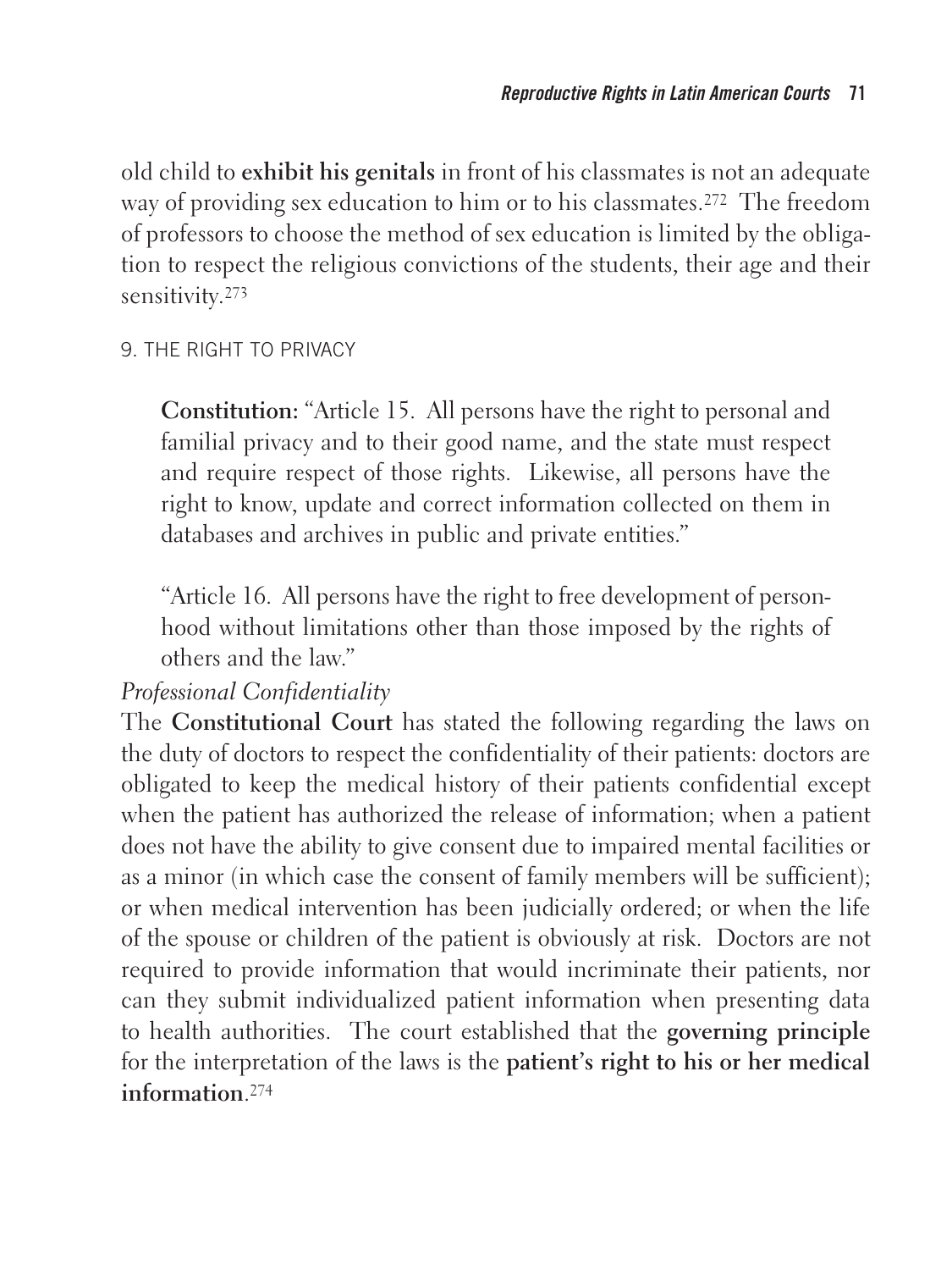The **Constitutional Court** also established that requiring a woman to provide her **medical history** to ascertain whether she has been **sterilized** as a **requirement for marriage**,<sup>275</sup> and making **public the psychological evaluations** of military personnel that contain information on their sex lives, violate the right to privacy.276

#### *Sexual Privacy*

The Constitutional Court established that **expelling students** for having sexual relations277 and **imposing disciplinary action on members of the armed forces** for adultery, concubinage, homosexual acts, or trafficking with homosexuals and sex workers violate the right to sexual privacy.<sup>278</sup> However, it found that requiring women in **prison** to have an **identity card** in order to have conjugal visits is **not a violation** of the right to privacy. In such cases the restriction is justified in the interests of maintaining discipline, order, morality, and health in the prison.279

*[I]n reality, what they seek to punish by the expression "homosexual acts,"*280 *is not the potential offense on the part of the disciplined person, but the human condition of homosexuality and the legitimate exercise of that inclination, which gravely affects an individual's right to freely manage something so personal as sexuality.*<sup>281</sup>

## *Personal Identity*

The Constitutional Court has established that **surgical intervention** for the **determination of a person's sex** cannot be carried out without informed consent.282 Given the importance of the decision, when dealing with minors it is preferable to wait until the minor can decide for himself or herself since the treatment is not necessary to safeguard life or health. The court explicitly noted that the urgency surrounding the treatment is due to a social need to **eliminate sexual ambiguity**, which reveals a **pattern of discrimination**  and intolerance that must not be encouraged.<sup>283</sup> The court has found that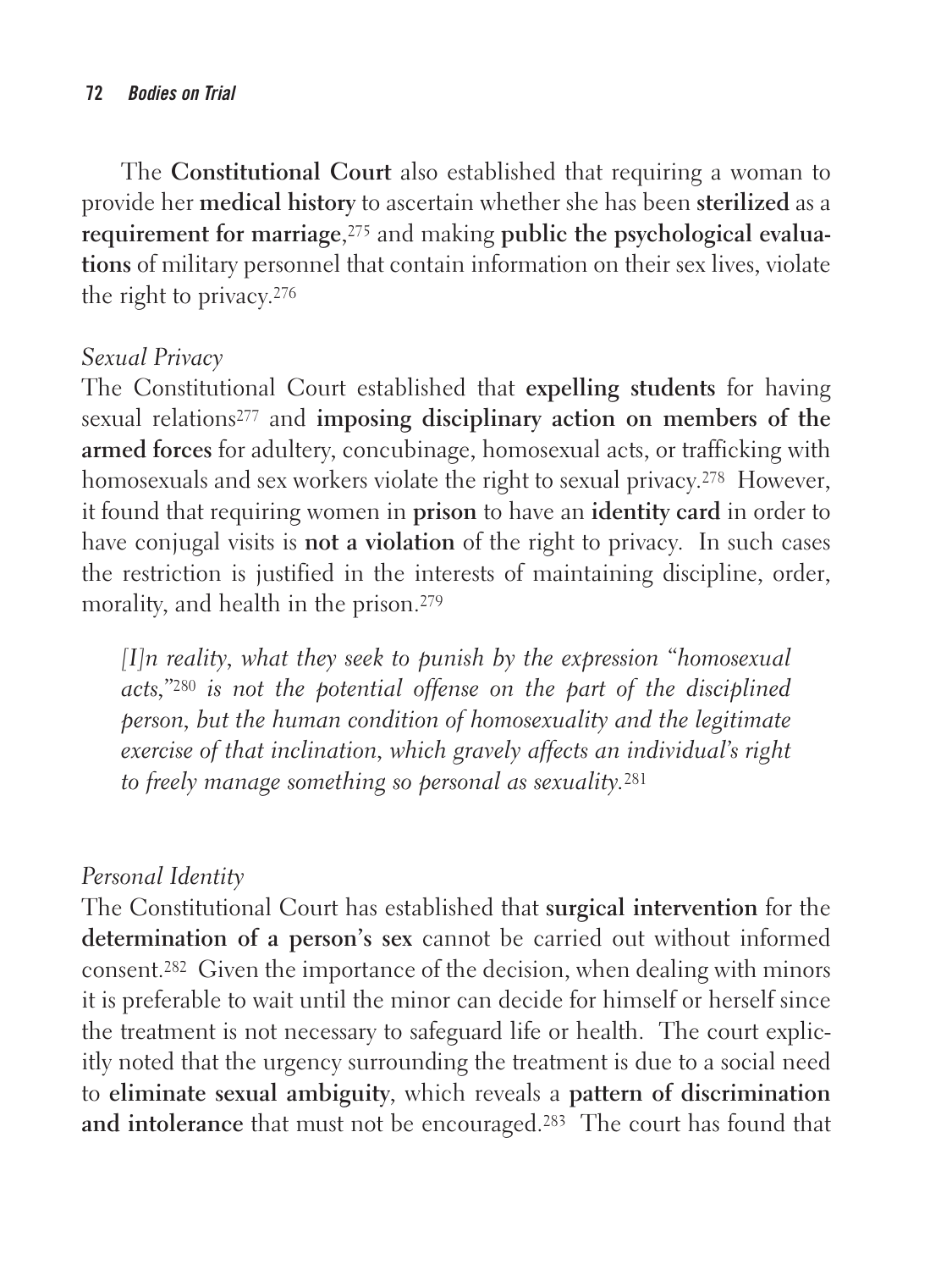parents cannot provide consent for a minor of seven years,284 but can for a minor of two years.285

*Sex constitutes a permanent element of the identity of a person and only that person, with full understanding and duly informed, can consent to the readjustment of sex, and even "gender" […]*

**None** of the high courts in Colombia have used the right to **privacy** as the basis for protecting reproductive autonomy.